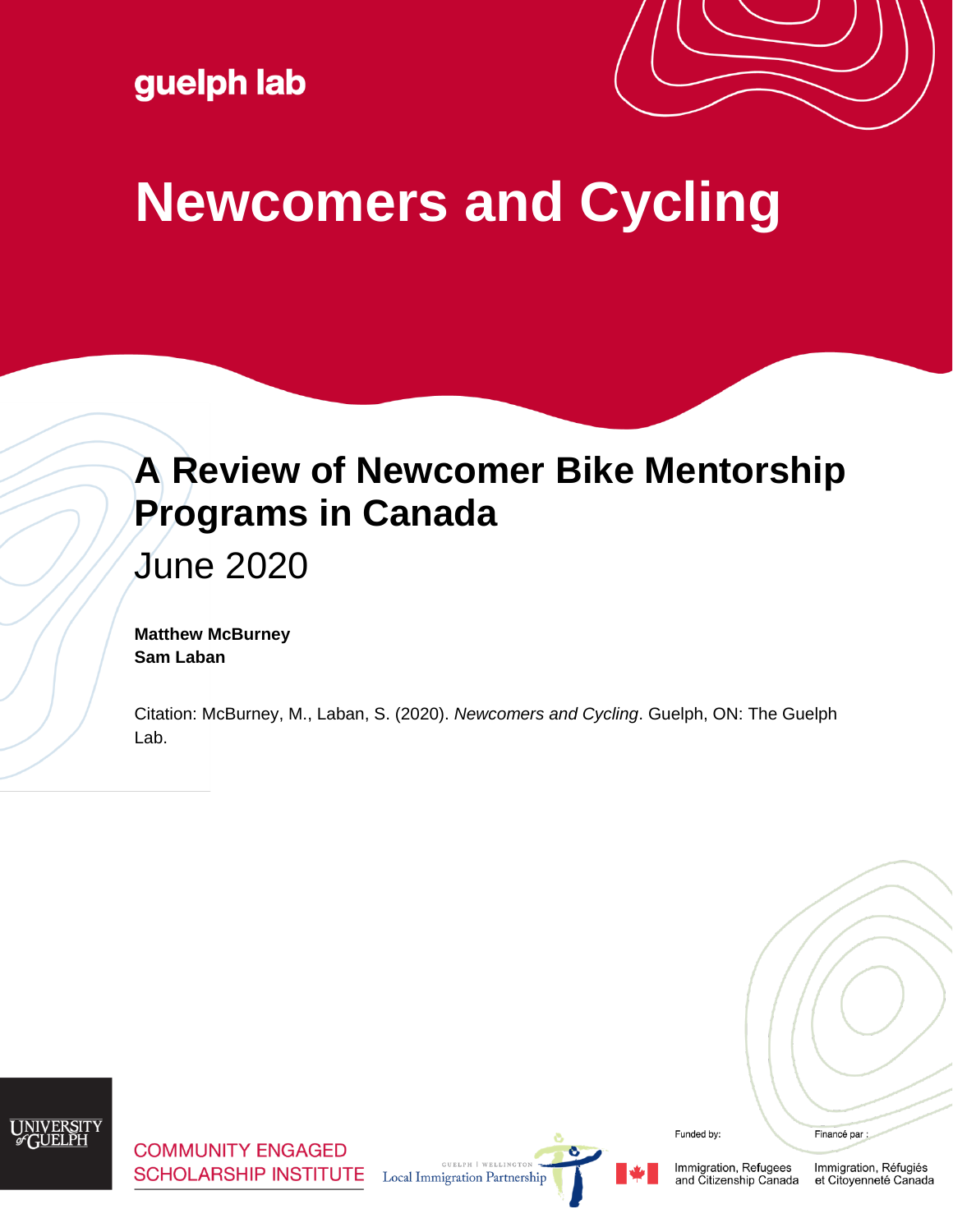## **Table of Contents**

//

| What are the long-term effects of bike mentorship programs? 9                                                                   |    |
|---------------------------------------------------------------------------------------------------------------------------------|----|
| Newcomers Cycle More than Canadian-Born Individuals 11<br>Access to Transportation is a Barrier to Employment for Newcomers  13 |    |
|                                                                                                                                 |    |
|                                                                                                                                 |    |
|                                                                                                                                 | 21 |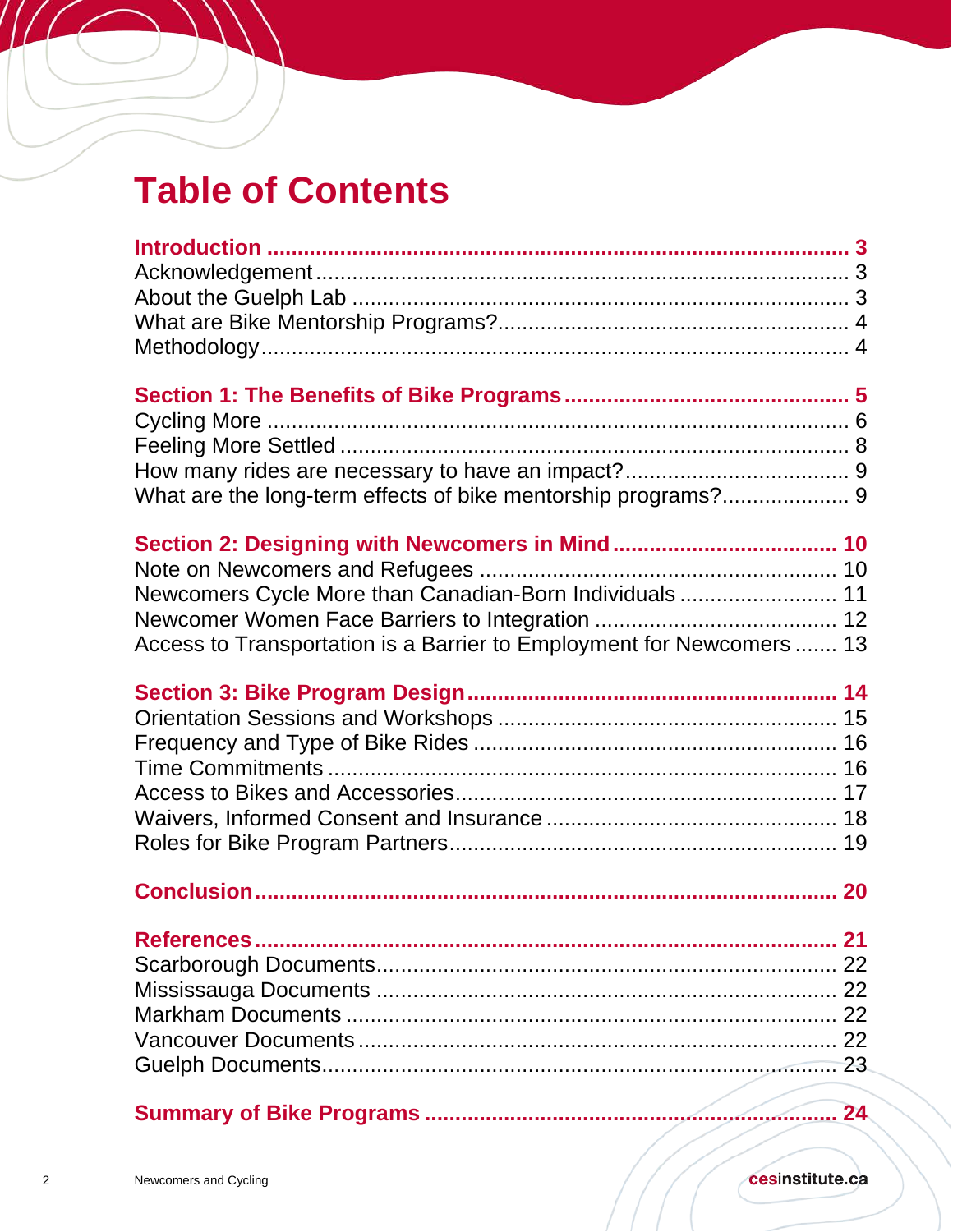## <span id="page-2-0"></span>**Introduction**

Í

Over the last decade, bike mentorship programs for newcomers have emerged as a way to both increase cycling rates and support recently arrived immigrants and refugees as they integrate into a new country. In these programs, newcomers participate in weekly bike rides with volunteers who are experienced cyclists. Guelph Bikes for Community Connection is a bike mentorship program for newcomers being piloted in Guelph in 2020. It is a collaboration between the Guelph-Wellington Local Immigration Partnership (GWLIP), the Guelph Coalition for Active Transport (GCAT), Immigrant Services Guelph-Wellington, Bike Friendly Guelph and The Guelph Lab.

This report aims to support the design of new bike mentorship programs in Guelph and other communities by reviewing information about existing programs. It compiles data from two bike mentorship programs in Canada: one that runs in three locations in the Greater Toronto Area (GTA), and one in Vancouver. The report also includes information collected through interviews with staff from each program.

## <span id="page-2-1"></span>**Acknowledgement**

We would like to acknowledge the Vancouver and CultureLink bike programs for their support and willingness to share their experiences for this report, with particular thanks to Tim Welsh from the Vancouver Bike Hub and Rahul Meta from CultureLink. We would also like to thank the staff of the GWLIP for reviewing the report and for initiating this research partnership.

## <span id="page-2-2"></span>**About the Guelph Lab**

The Guelph Lab is a joint initiative of the University and City of Guelph that supports research, collaboration and experimentation to address challenges that are relevant to the community.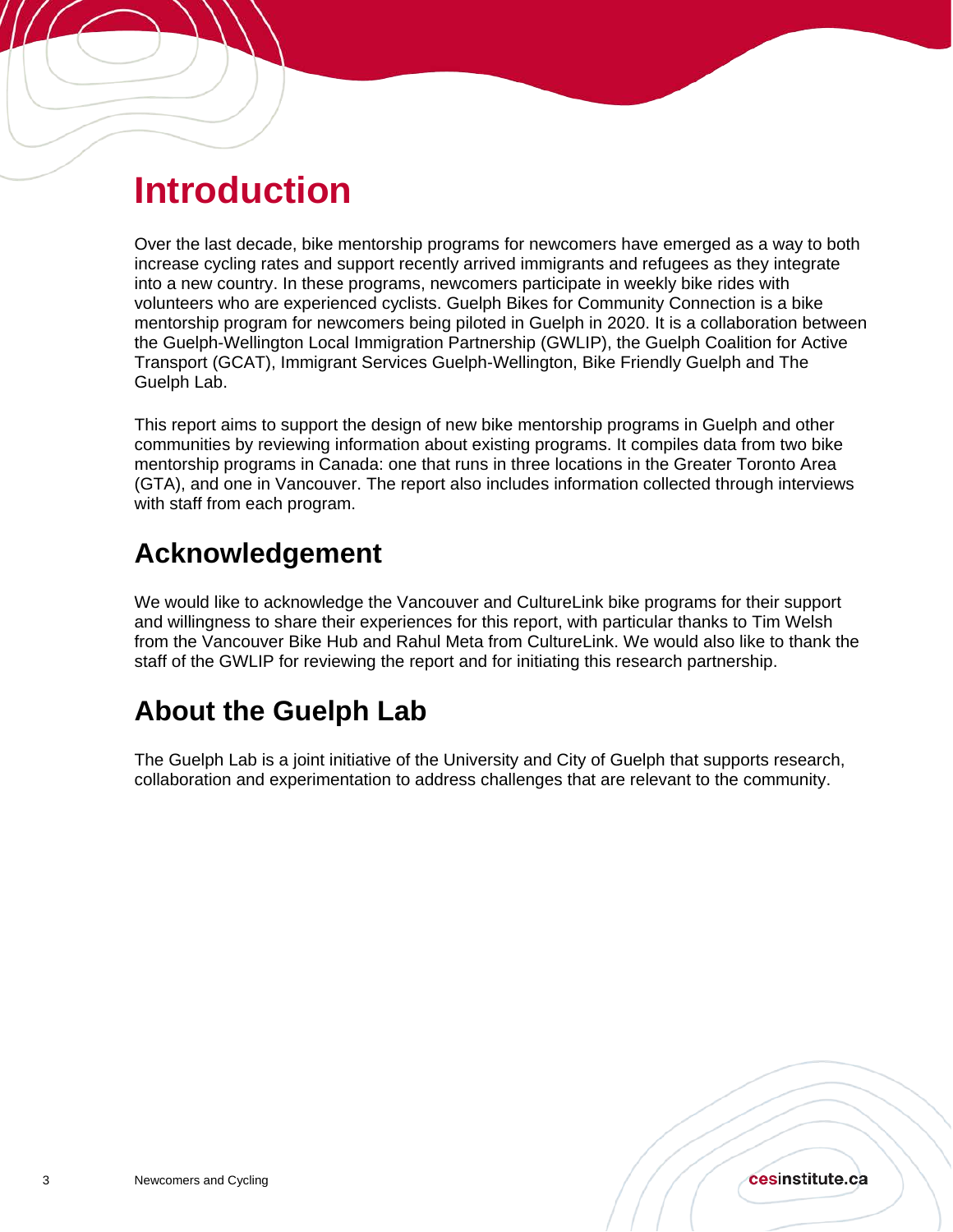## <span id="page-3-0"></span>**What are Bike Mentorship Programs?**

Bike mentorship programs are free cycling programs that match newcomers with volunteer mentors who are regular cyclists. In small groups, newcomers and mentors participate in weekly bike rides together. Programs also include orientation sessions and access to skill-building workshops (on topics such as bike maintenance), large group bike rides for all participants in the program, and community-wide cycling events.

CultureLink, a settlement agency in the GTA, first launched a bike mentorship program in 2008 in partnership with the cycling advocacy organization [CycleToronto.](https://www.cycleto.ca/) It currently runs the Bike [Host](https://www.culturelink.ca/services/health-and-recreation/bike-host/) program in partnership with local organizations and municipal governments in Mississauga, and has run mentorship programs in Scarborough and Markham in the past. For the purposes of this report, all three programs in the GTA will be referred to as the CultureLink program.

On the other side of the country, the Vancouver [Bike Host](https://bikehub.ca/bike-host) program is based on the CultureLink model but is not officially associated with CultureLink. It is run by [Bike Hub](https://bikehub.ca/) and the Immigrant Services Society of British Columbia.

This report will employ the following terms:

- **"Participants"** refers to the newcomers participating in a bike mentorship program.
- **"Mentors"** refers to program volunteers who host weekly small group rides and provide newcomers with reminders or coaching about cycling, but do not formally teach cycling skills to participants.
- **"Instructors"** refers to volunteers who explicitly teach or check specific cycling skills during workshops or orientation sessions.

## <span id="page-3-1"></span>**Methodology**

Í

The findings presented in this report were compiled from a review of academic literature on bike mentorship, interviews and email correspondence with staff from CultureLink and Vancouver's programs, as well as annual program evaluations when available. Each program conducted qualitative reviews of participants' experiences as well as the following surveys:

- **2016 CultureLink programs**: entry and exit surveys with 37 participants
- **2017 CultureLink programs**: entry and exit surveys with 49 participants
- **2017 Vancouver program**: entry and exit surveys with 59 participants
- **2018 Vancouver program:** surveys of 25 volunteers, entry surveys of 36 participants, exit surveys of 29 participants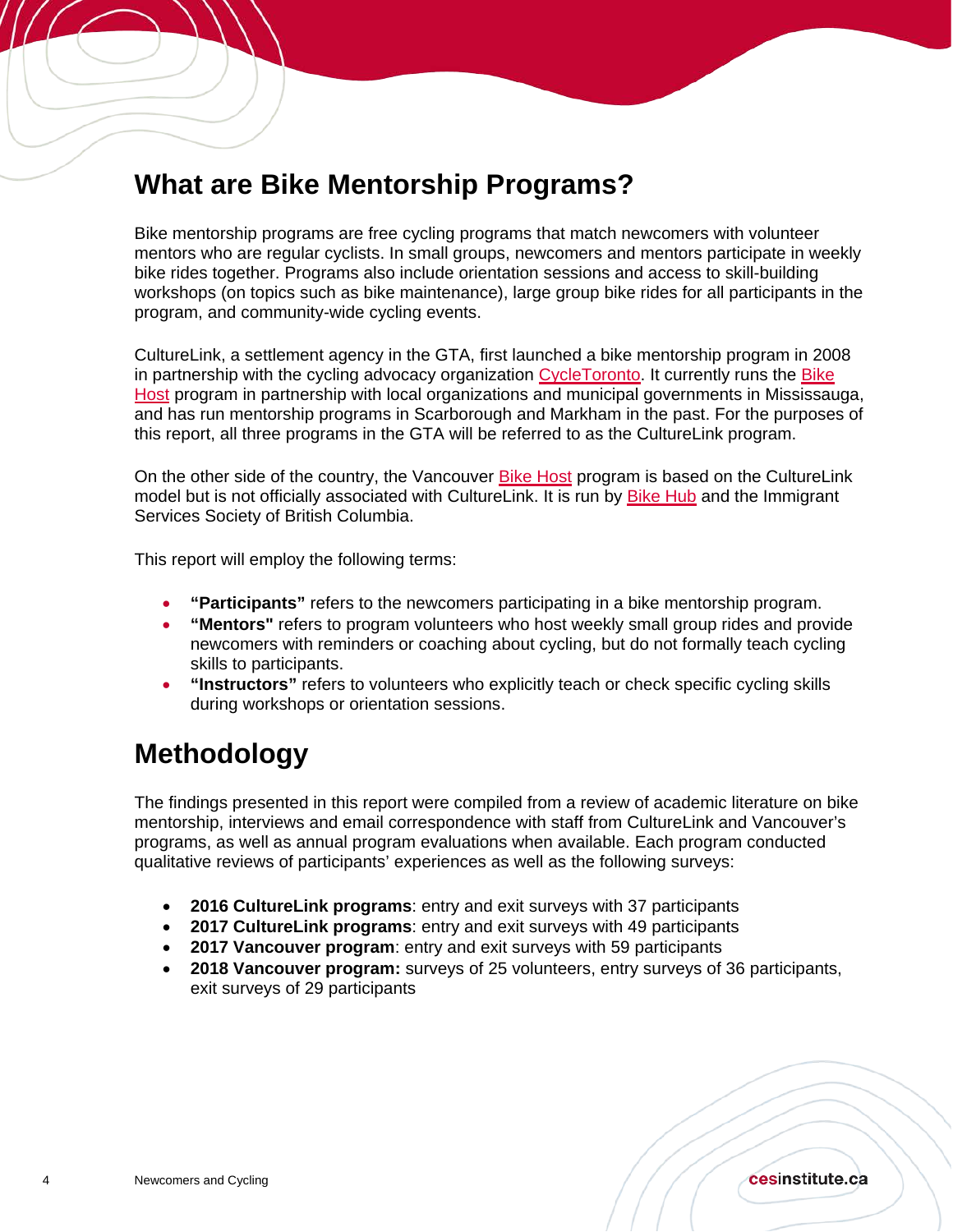## <span id="page-4-0"></span>**Section 1: The Benefits of Bike Programs**

"*I had a goal of joining the 'tribe of bikers' I always see riding round the city. Now I feel like I can more readily identify myself as part of that group."* 

- Participant, 2018 Vancouver Bike Host Program

Bike mentorship programs aim to help participants cycle more often and feel more settled in their new country. Both the CultureLink and Vancouver programs reported positive results related to these goals, as well as others positive outcomes.

Participants in these bike mentorship programs reported benefits including:

- **Cycling more:** Participants cycled more often, improved their cycling skills, gained confidence, and showed positive changes in attitudes towards cycling.
- **Feeling more settled:** Participants reported an increased sense of belonging and connection associated with creating networks and friendships and exploring and learning to navigate their new cities.
- **Better health:** Participants reported mental and physical health benefits associated with physical exercise and social connection.
- **Cost savings:** Participants reported financial benefits associated with saving money, having access to a wider variety of stores and services, and being able to travel to jobs.

In Vancouver, for example, newcomer participants reported meeting new people, having fun, and learning safe cycling skills as the main benefits of the program (HUB Cycling and Immigrant Services Society of BC, 2018). Other benefits reported were improved knowledge of the city, improved health and well-being, a sense of belonging, as well as financial benefits from money saved on public transit, gas, and access to a wider variety of grocery stores.

This section of the report explores these benefits in more detail, with specific focus on the outcomes of cycling more and feeling more settled. It uses information from program evaluations involving comprehensive surveys of participants as they entered and exited the programs. The majority of participants responded to these surveys, so these evaluations provide a robust picture of participants' behaviour and attitudes immediately after the program closed.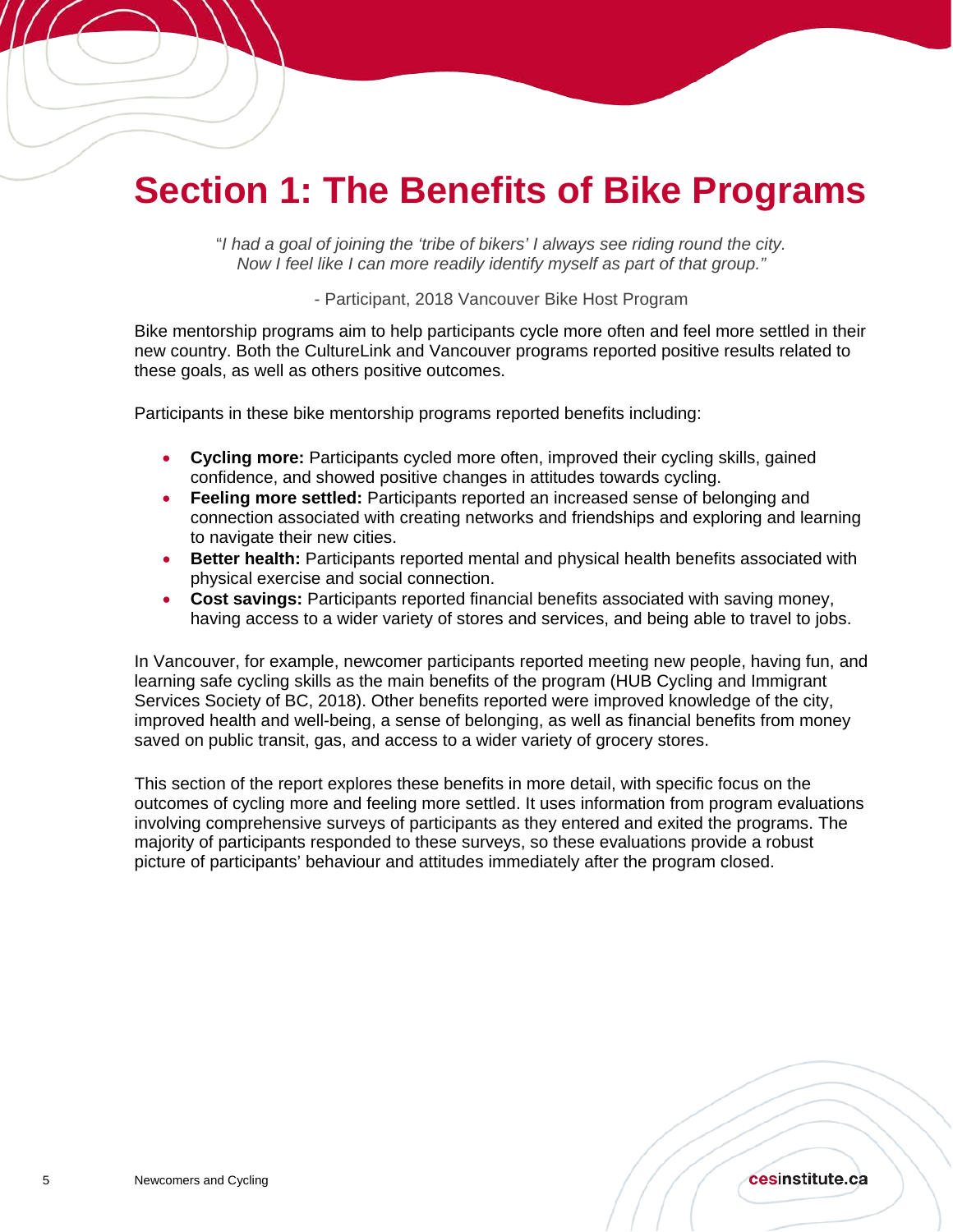## <span id="page-5-0"></span>**Cycling More**

Í

Bike mentorship programs aim to increase how often and how far participants cycle. In this respect, both the Vancouver and CultureLink programs reported positive results.

*"Sometimes certain distances, you might think twice, "Oh, do I really have to go?" Now, if my wife asks me or if I feel I have to buy something, I just get on my bike and go and get it. That's kind of a privilege to me, going about, certain distances are not a distance at all! I can do a lot more things."*

*-* Participant*,* CultureLink Bikes and Belonging Program

#### *Key Finding: Participants across both programs cycled more often, whether for work, school, shopping or fun.*

In 2017, CultureLink reviewed the outcomes of its Bike Host programs across the GTA through entry and exit surveys with 49 participants. These found that the proportion of cycling trips taken by participants per week increased by 19% between the start and end of the program, representing an increase "from 8% of all trips per week to 27% of trips per week, or an average of 3.4 more cycling trips per week for shopping/work/school related trips" (CultureLink, 2017). Similarly, an evaluation of Vancouver's 2018 Bike Host program found that 3% of participants reported riding at least once in the last month for recreation at its beginning, compared with 86% at its end (HUB Cycling and Immigrant Services Society of BC, 2018). Both programs reported comparable results in other years.

Cycling more may have led to other positive program outcomes. For example, the majority of participants in both the Vancouver and GTA programs reported that their participation had increased their knowledge of the cities in which they lived.

### *Key Finding: Participants rode their bikes more, walked or used the bus less, and drove the same amount by the end of the CultureLink program.*

The CultureLink program found that participants cycled more and used other modes of transport less by the end of the program, although their rate of car travel did not change significantly. The lack of change in participants' rate of car travel may be related to the fact that they already primarily used modes of transportation other than driving when the program began. For example, in 2017, participants took more than 70% of trips by bus or walking each week when they entered the program, whereas they took less than 20% of all trips by car. In addition, residents of large urban centres like the GTA and Vancouver tend to have good access to active modes of transportation. Although these results were consistent across programs in downtown Toronto and more suburban cities like Markham, participants were nonetheless already regular walkers and users of public transit. It is unclear whether a similar pattern of results would be found in mid-sized cities where residents are more likely to rely on car travel.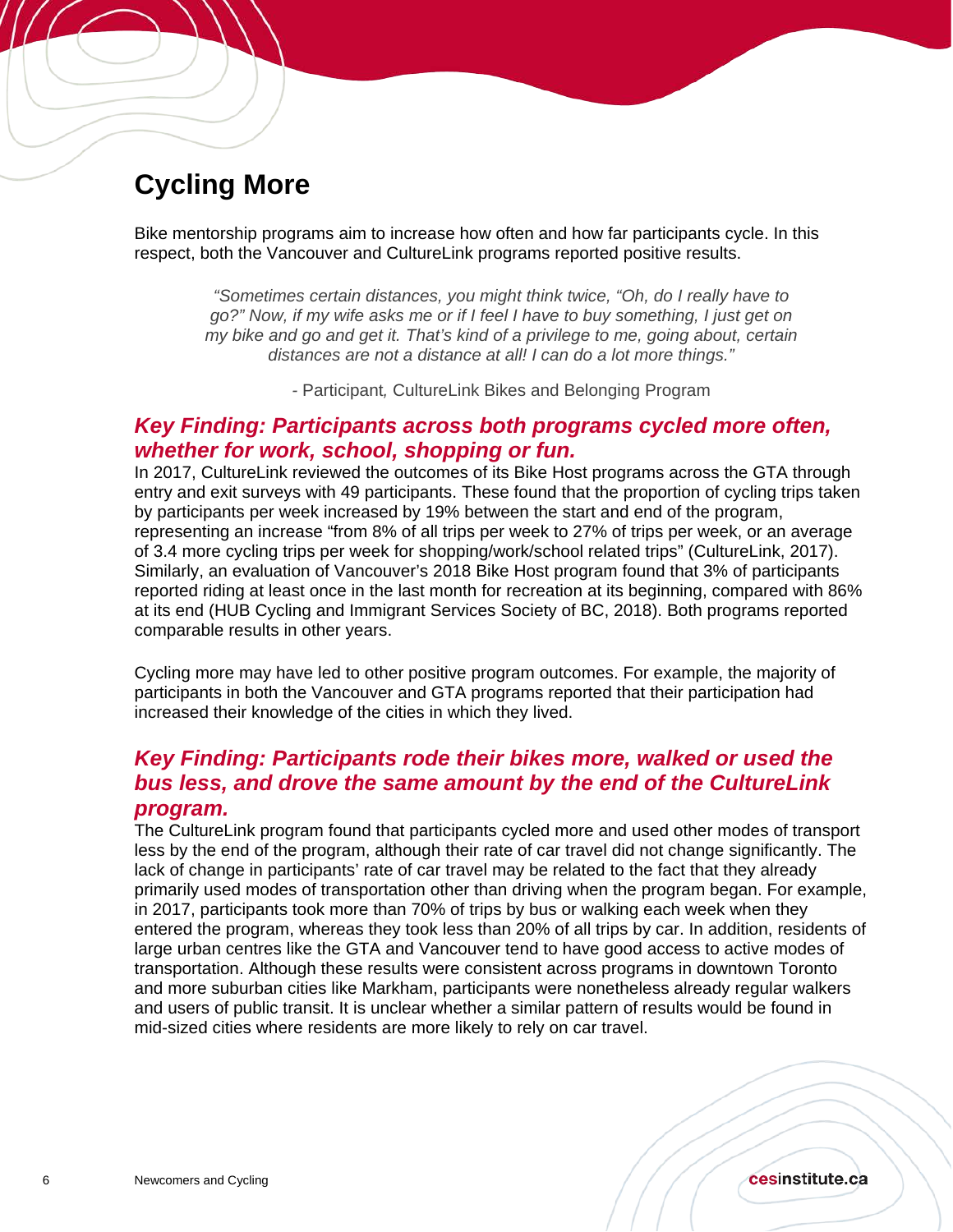### *Key Finding: Most participants in Vancouver were not cycling at all before the program began.*

In Vancouver's 2017 program, the most significant increase in cycling occurred in the 81% of participants who reported that they never cycled during a typical week when the program began. By the program's end, only 10% of participants reported that they never cycled during a typical week.

> *"I come around Canadian Tire, or Lowe's, or grocery stuff. Whenever I think that I can carry it on the bike, I always do that, even if it's five minutes, rather than walking."*

> > - Participant, CultureLink Bikes and Belonging Program

Like CultureLink, the Vancouver program taught newcomers road safety and other cycling skills, and the majority of participants in both regions reported that their programs had improved their cycling skills.

### *Key Finding: Participants' held more positive attitudes towards cycling after participating in a bike mentorship program.*

Importantly for cycling advocates, participants in both programs were more likely to have positive attitudes towards cycling after taking part in a bike mentorship program. By the end of the Vancouver program, participants were more likely to encourage their children to cycle, and in Toronto, participants were more likely to agree that there were safe streets to cycle on in their neighbourhoods and that they saw cyclists on the roads in their neighbourhoods.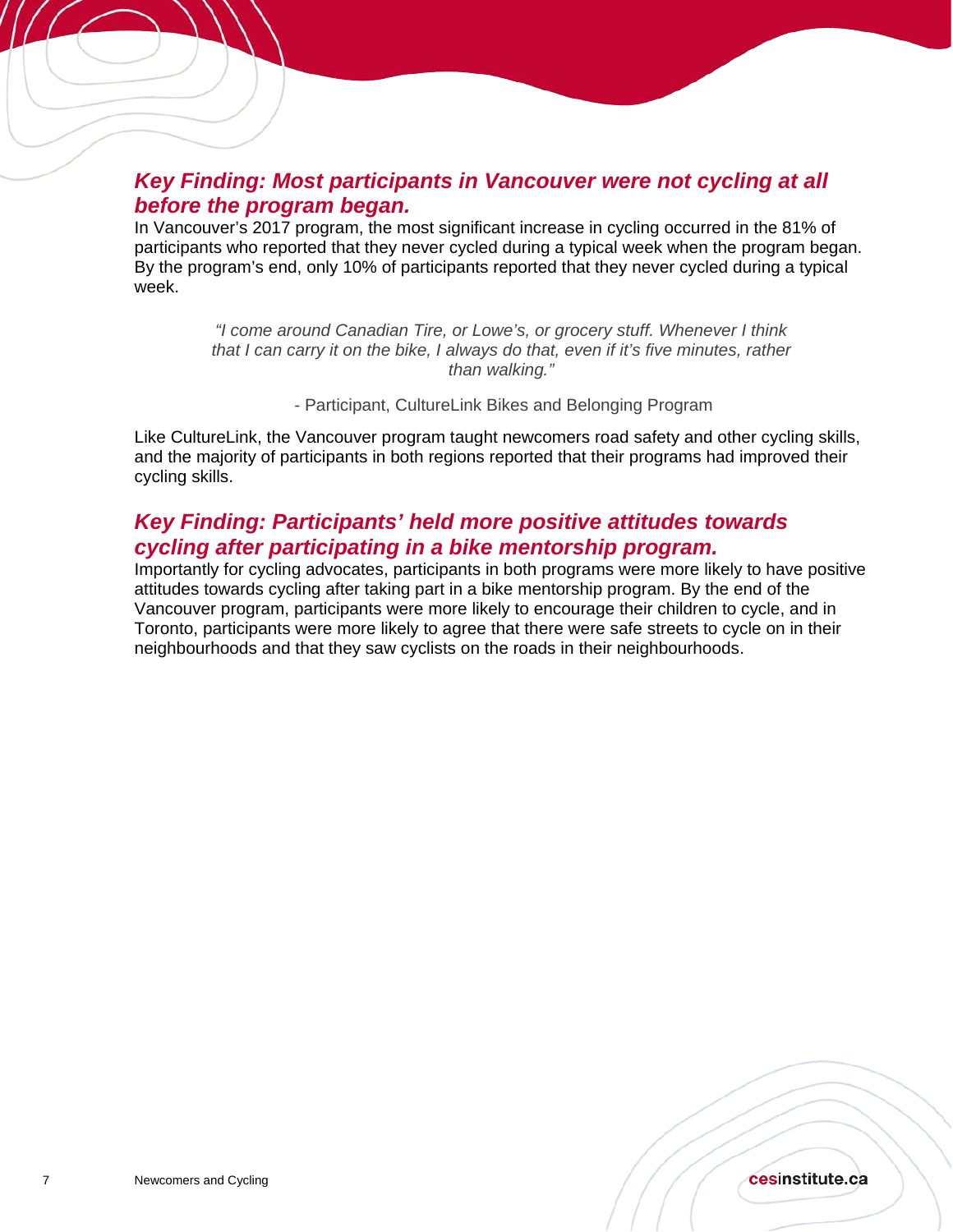## <span id="page-7-0"></span>**Feeling More Settled**

Í

*"86% of participants responded positively to the statement 'I feel welcome in Vancouver and feel like I belong here.'"* 

(Vancouver Bike Host Program Final Report, HUB Cycling and Immigrant Services Society of BC, 2018)

The main settlement goals for the CultureLink program are to "foster new connections and relationships between newcomers and more established residents" (Schwartz, 2020). The Vancouver program outlined similar aims. While each program evaluated outcomes in slightly different ways, key findings are summarized below.

#### *Key Finding: Making new social connections is a primary benefit of bike mentorship programs for participants.*

Participants in both regions reported that "meeting new people" was one of the main benefits of taking part in a bike mentorship program. In Vancouver, exit surveys found that participants made approximately three to four new social connections while participating in the program. Further, survey data from CultureLink's 2016-17 programs and Vancouver's 2017-18 programs showed that participants made approximately three to four additional social connections outside of the program because they were cycling more often.

CultureLink's 2017 evaluation report discusses the links between new social connections, health and wellbeing. It notes, "increased social connections may also help explain the improvement in health and wellbeing 96% of the participants experienced. It is believed that increased social connections serve as a buffer against psychological distress by improving an individual's coping mechanism and having a positive effect on mental health. Psychological stress is especially high amongst immigrants as they transition and navigate their way in the new country, frequently without strong family and community ties" (CultureLink, 2017).

#### *Key Finding: Participants expressed a sense of belonging and settlement, although these outcomes are harder to measure.*

*"You feel free. I can go when I want to go. If I have any job or anything, small job, like buy some groceries, go to the mosque, go around, visit a friend, I can use the bike. I don't have to wait for the TTC bus, which is sometimes late, sometimes doesn't come."* 

- Participant, 2016 CultureLink Program

Almost all participants in the Vancouver program responded positively to the statement "I feel welcome in Vancouver and feel like I belong here" in exit surveys (100% in 2017 and 86% in 2018). The CultureLink program measured participants' senses of belonging before and after the program and noted increases, although these were not always statistically significant.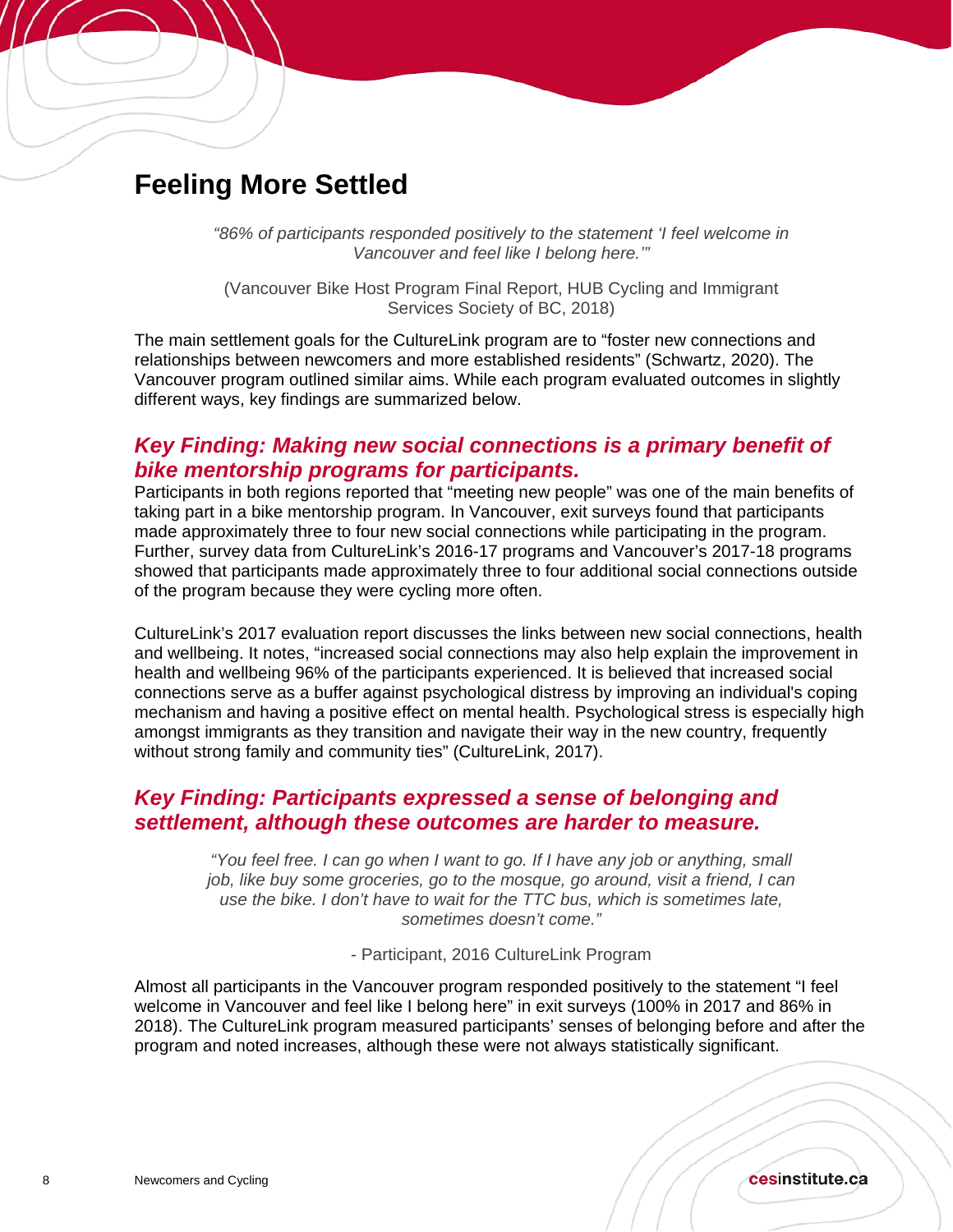*"[A memorable experience for me was] seeing the light go off in the (participants') eyes that the city actually gets smaller and more accessible by bike. To see them get excited about exploring the city in a whole different way."* 

*-* Volunteer mentor, 2018 Vancouver Bike Host Program

### <span id="page-8-0"></span>**How many rides are necessary to have an impact?**

Individuals designing new bike mentorship initiatives must decide on how many rides to include in their programs. The Vancouver and CultureLink programs discussed in this report ran for a minimum of three months to a maximum of five months, which represents approximately six to eight small group rides, three larger group rides, and two to three community events.

There is some evidence that the number of bike rides included in a program influences its outcomes. For example, participants in CultureLink's programs reported a greater sense of belonging the more they cycled (Ledsham, 2020). Similarly, a bike mentorship program for female refugees in Germany found that participants' prolonged and sustained engagement in the program as volunteers, and not just as participants, was necessary to foster social inclusion (Mohammadi, 2019). The benefits of bike programs for participants likely depend on the length of the program, the number of activities it includes, as well as other factors. As a result, it is unclear whether a minimum number of interactions or rides are necessary in order to achieve specific benefits.

### <span id="page-8-1"></span>**What are the long-term effects of bike mentorship programs?**

While the immediate effects of these programs are clear, follow-up evaluation is required to understand long-term program outcomes. Without further research, it is unclear how long the positive effects reported in exit surveys will last. For example, long-term research could help determine whether participants continue to cycle after a program ends, whether they cycle more or less often on their own, and whether they maintain the social connections they created through the program.

The article *Increasing Cycling for Transportation Through Mentorship Programs* (Kearns et al., 2019) reviews cycling outcomes over four years of the CultureLink bike mentorship program. Although this paper attempted to measure long-term outcomes through follow-up surveys with past participants, the response rate was too low for the researchers to draw firm conclusions.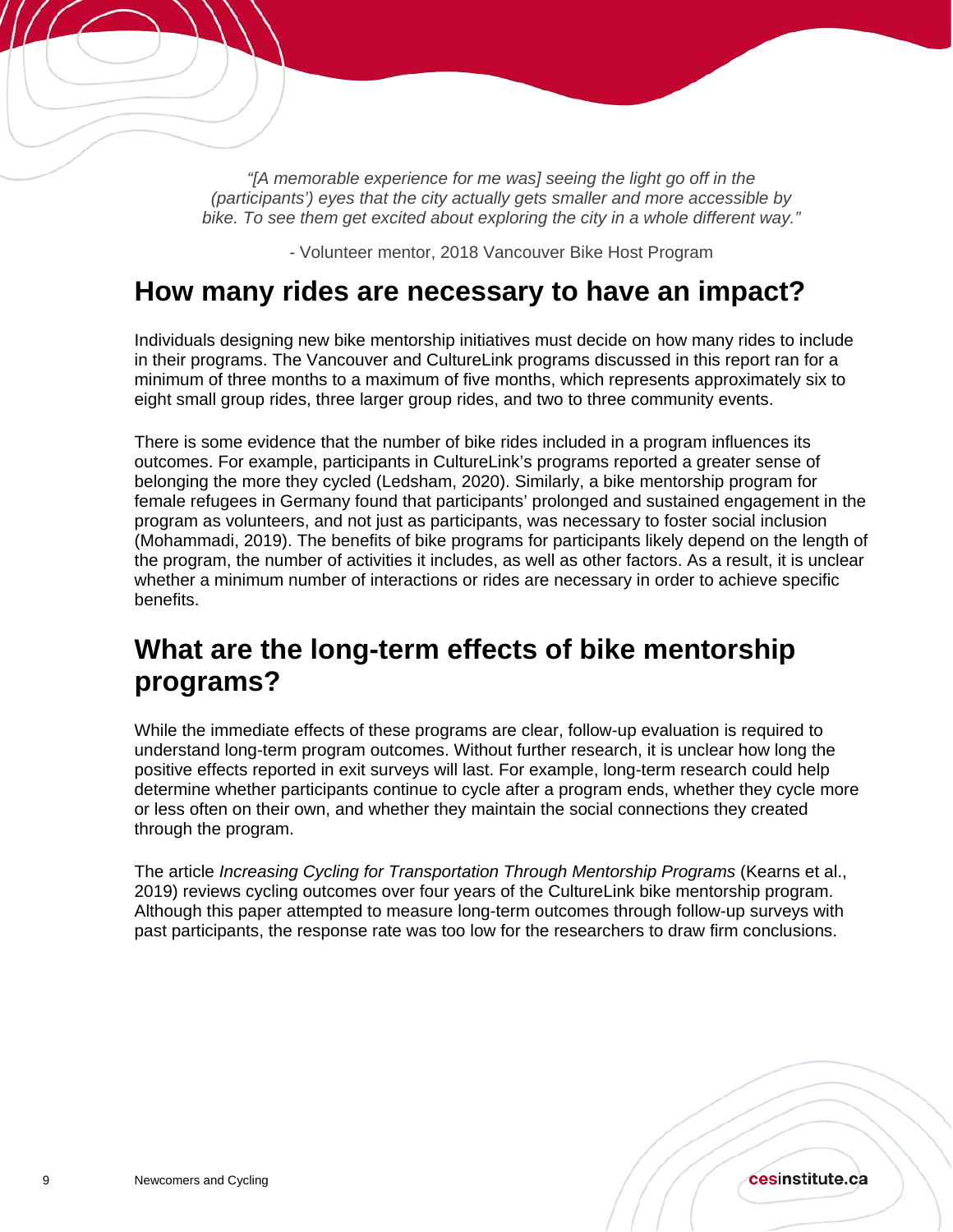## <span id="page-9-0"></span>**Section 2: Designing with Newcomers in Mind**

Effective bike mentorship programs are designed with an understanding of the diverse experiences and cultures of the newcomers who participate in them. For example, some newcomers may be particularly receptive to cycling, and there's evidence that newcomers in general already cycle more than Canadian-born individuals. At the same time, newcomers also face unique barriers to integration within Canadian society that should be considered when designing bike mentorship programs. The following section discusses some of these differing experiences, cultures and barriers in more detail, and explores their implications for bike program outcomes, program design and recruitment.

## <span id="page-9-1"></span>**Note on Newcomers and Refugees**

The bike mentorship programs described in this report are open to all newcomers to Canada. Newcomers include permanent residents who have immigrated to Canada for economic or family reasons, as well as refugees who have been forced to flee from persecution and have been relocated to Canada through an application/sponsorship process.[1](#page-9-2) While the experiences of both refugees and newcomers are varied, many refugees come to Canada in highly precarious situations and face numerous economic, social and cultural barriers upon arrival. While some newcomers integrate easily into Canadian society, many face barriers to employment, social inclusion and belonging in their new country.

<span id="page-9-2"></span> $\overline{a}$ 1. The 1951 Geneva Convention defines a refugee as someone who has been forced to flee his or her country 'owing to a well-founded fear of persecution for reasons of race, religion, nationality, political opinion or membership in a particular social group' (UNHCR, 2020).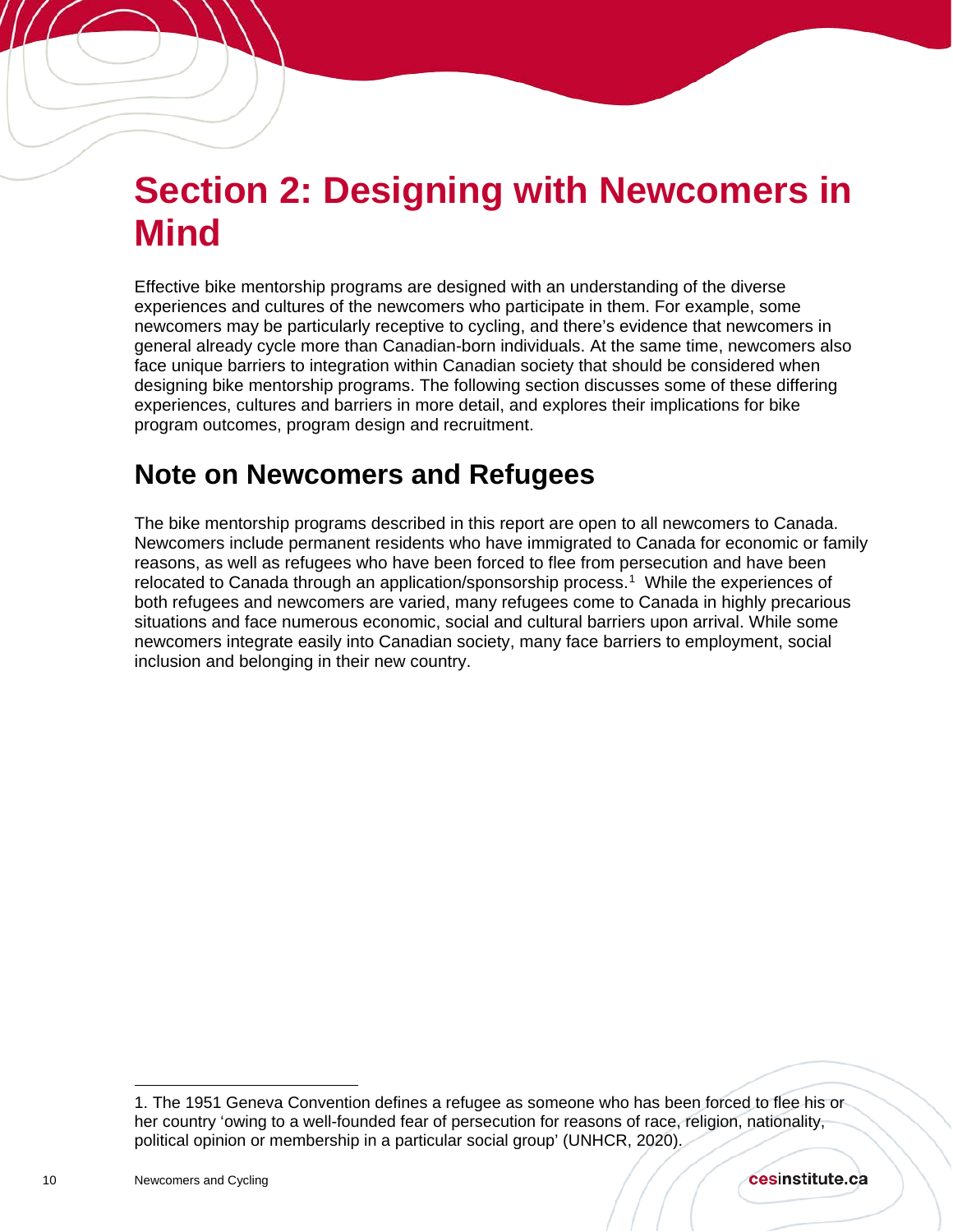## <span id="page-10-0"></span>**Newcomers Cycle More than Canadian-Born Individuals**

Newcomers to Canada come from a variety of countries, and this influences their experience with biking. For example, newcomers from East and Southeast Asia are more likely to cycle than Canadian-born individuals or other immigrant groups (Smart, 2010). There is also evidence that newcomers to North America "already travel by personal motor vehicle less, and cycle more, than those who are born here, even after controlling for socio-demographic factors" (Smart, 2010; Tal, & Handy, 2010 as cited in Verlinden, 2017). This reflects the finding discussed above, that newcomer participants in the 2017 CultureLink program primarily used transit and walking as modes of transportation even before entering the program.

For cycling advocates who hope to increase support for cycling, the newcomer population may offer a rich source of new cyclists and cycling enthusiasts. For example, the Toronto Cycling Think and Do Tank identified "mobilizing marginalized communities" as a "social tool" to increase cycling participation (Toronto Cycling Think & Do Tank, 2020).

To build cycling advocates and advocacy, bike mentorship programs could consider:

- **Focusing the program on a single neighbourhood.** A guide to increasing cycling in suburban and mid-sized cities suggests focusing on one neighbourhood, preferably one with a high number of newcomers. Researchers note that "incubating cycling in a neighbourhood with high potential […] can then support initiatives in more neighbourhoods nearby" (Ledsham & Verlinden, 2019, p.7). Evidence from the CultureLink program also suggests that programs might not need to focus on downtown areas to be effective, in that participants cycled more often regardless of how far away they lived from a central business area (Kearns et al., 2019).
- **Including rides that reflect participants' day-to-day travel.** A 2014 report in the magazine Canadian Immigrant notes that "although many of the newcomer participants have cycled recreationally in their home countries, Bike Host [Toronto] places a heavy emphasis on cultivating commuter cyclists" (Evans, 2014). Every mentor is expected to "do a ride with their mentee in their neighbourhood to figure out a route to the subway station or a nearby library or where they go to work or school, to help them figure out the day-to-day route they may take using their bike" (Schwartz as cited in Evans, 2014)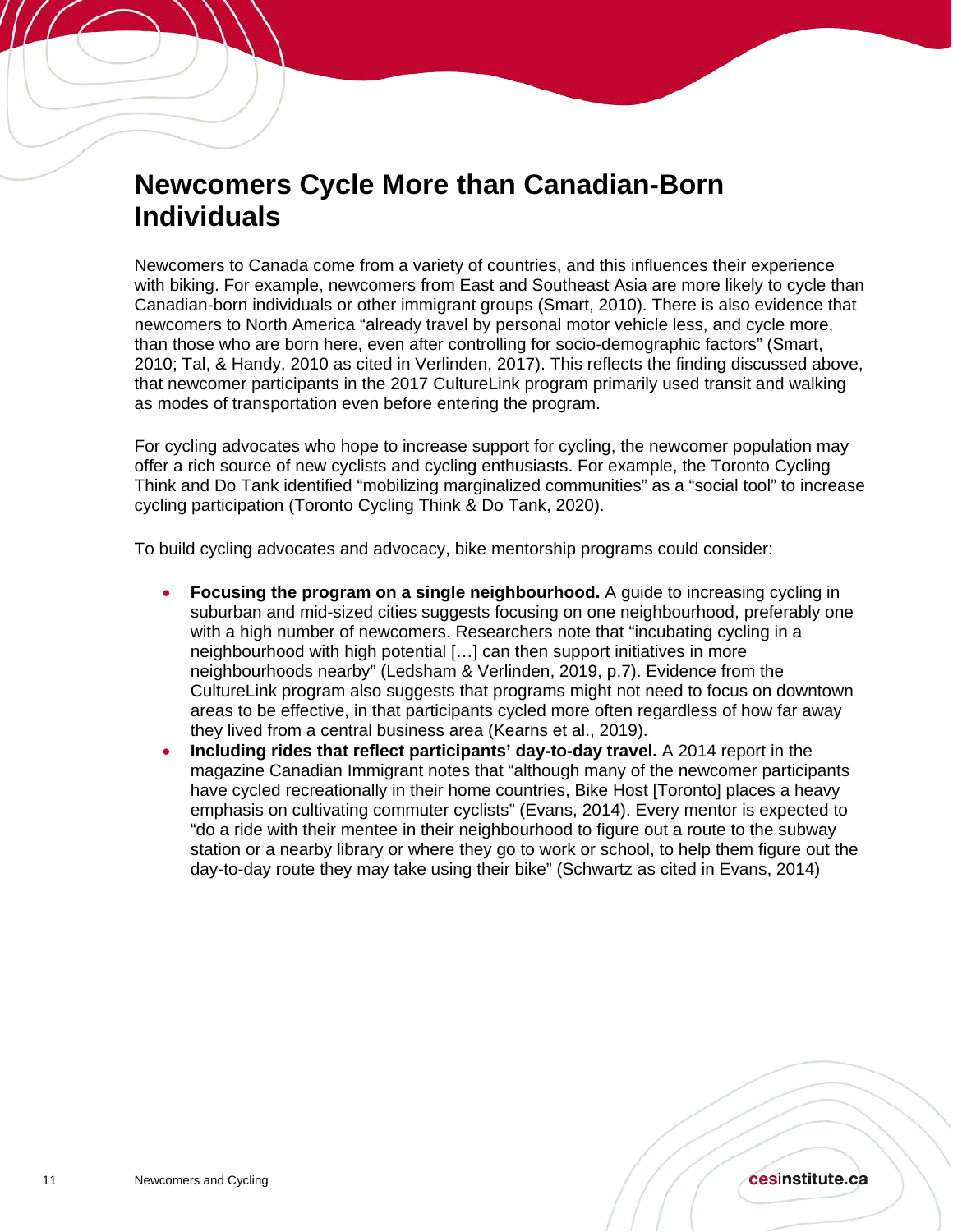## <span id="page-11-0"></span>**Newcomer Women Face Barriers to Integration**

Newcomer women are disproportionately impacted by issues surrounding access to programs and services (Flagler-George & Lafrienière, 2015). Research suggests that newcomer women find it difficult to establish an income source and social networks upon their arrival in a new country, and experience isolation due to a lack of language proficiency.

It is important to consider the barriers faced by newcomer women when designing bike mentorship programs. Approximately 70% of participants in the Vancouver program identified as women in both 2017 and 2018, and when families registered, female family members were more likely to participate than male family members. In the GTA, 49% of participants in CultureLink's programs identified as women in 2017, while 40% of participants identified as women in 2016.

CultureLink aims to operate all programs with an emphasis on diversity, equity and inclusion. To make its bike mentorship program accessible to newcomer women, CultureLink offers supports including on-site childcare, free program access, communication in multiple languages, flexible timelines, and refreshments. CultureLink also writes all communication materials using genderneutral language, with images, videos and cycling presentations representing diverse backgrounds and genders equally.

In Germany, a program called [Bike Bridge](https://www.bikebridge.org/en) is an example of a bike mentorship program designed specifically for female asylum seekers and refugees. Bike Bridge aims to increase female newcomers' physical and social capital and counter preconceived notions that female immigrants and refugees lack interest in sports. Multiple features make this program successful:

- It is free of charge, reducing socio-economic barriers to participation.
- It offers "flexible, informal, female-only and intercultural training in which at least one (refugee) volunteer trainer works as [a] translator [to] create a sense of respect, trust and belonging for the newcomers" (Mohammadi, 2019).
- It is located close to where participants live, so that "factors such as lack of access to transportation and childcare services as well as a shortage of time become less problematic" (Mohammadi, 2019).
- It partners with refugee housing and accommodation providers to recruit participants.
- Interviews with women who participated in the pilot phase of the program found that they were more interested in cycling than in the other physical activities and sports commonly offered as recreational programs (Mohammadi, 2019).

These examples suggest that to support newcomer women, bike mentorship programs should consider:

- Incorporating faith-based or family-oriented activities into programs that reflect the holistic, family-based view of community and health held by some non-Western cultures.
- Providing childcare, since women are often responsible for childcare and other family obligations.
- Involving members of newcomer women's existing communities in program outreach and recruitment (Flagler-George & Lafrienière, 2015).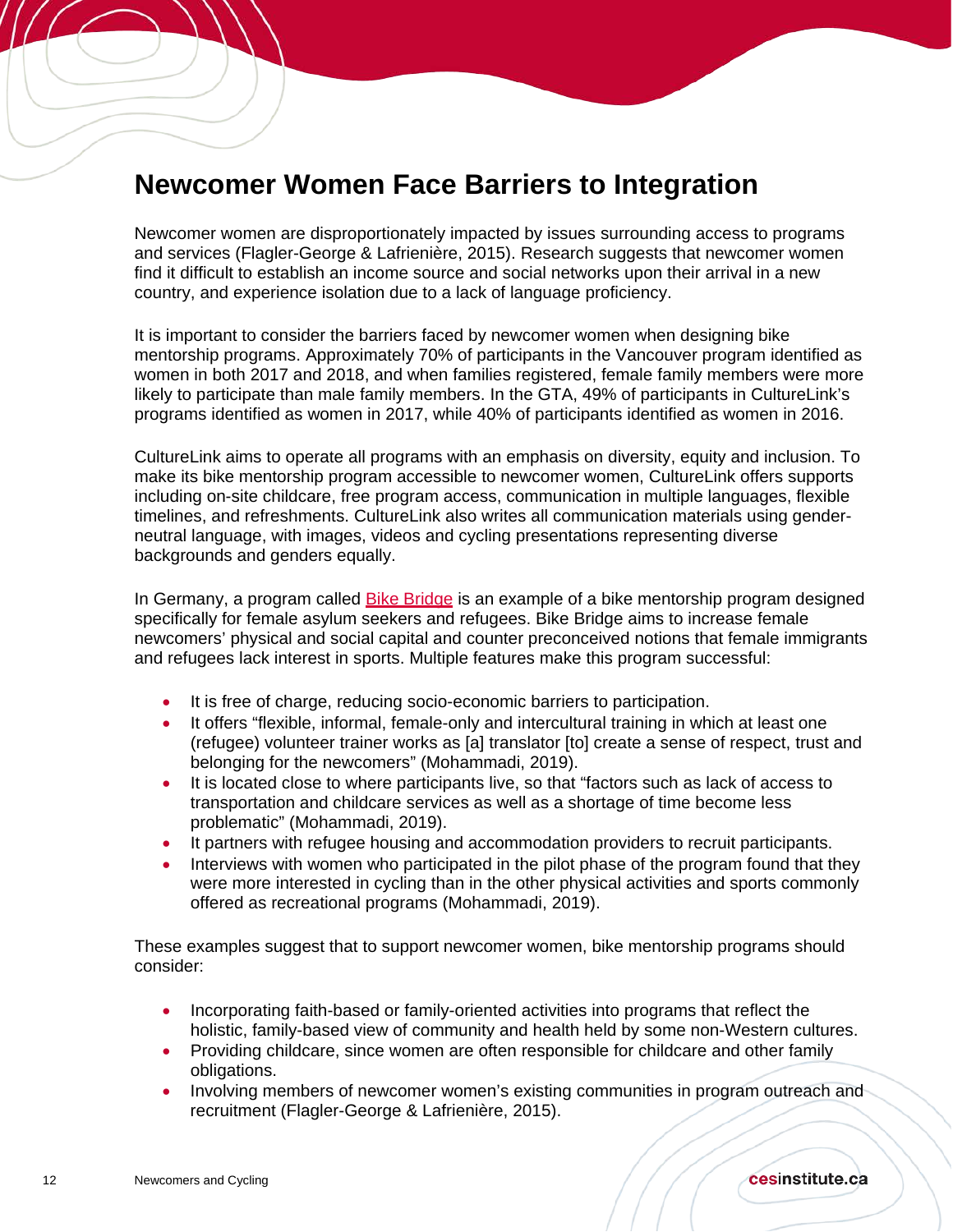## <span id="page-12-0"></span>**Access to Transportation is a Barrier to Employment for Newcomers**

A 2016 survey of immigrants in Guelph and Wellington County found that "of the 36% of [newcomer] respondents who were not working, 47% identified transportation as a barrier to employment" (Patel & Henderson, 2016). A bike mentorship program could address this barrier by helping newcomers access cycling as an affordable and convenient mode of transportation. Making employment the primary goal of the program would, however, be a departure from existing programs.

None of the bike mentorship programs reviewed in this report aim to increase newcomers' access to employment and education as their primary goal. This may be due to their demographics: for example, the majority of participants in CultureLink programs in 2016 and 2017 were already employed or in educational programs when their programs began. Instead, the findings that some participants are more likely to cycle to work or school after the program and that cycling has helped them find employment have been unexpected benefits of bike mentorship.

Since existing programs have not yet targeted employment as a key goal, there is an opportunity to assess how to modify the design of bike mentorship programs in order to best support newcomers in finding work. For example, networking is a valuable way for newcomers to find employment. CultureLink already tries to match mentors and participants according to their goals, preferences and skills, which could lead to networking-related benefits. Further, bike mentorship programs could aim to recruit mentors working in industries relevant to the skills and job prospects of participants to assist them in finding employment.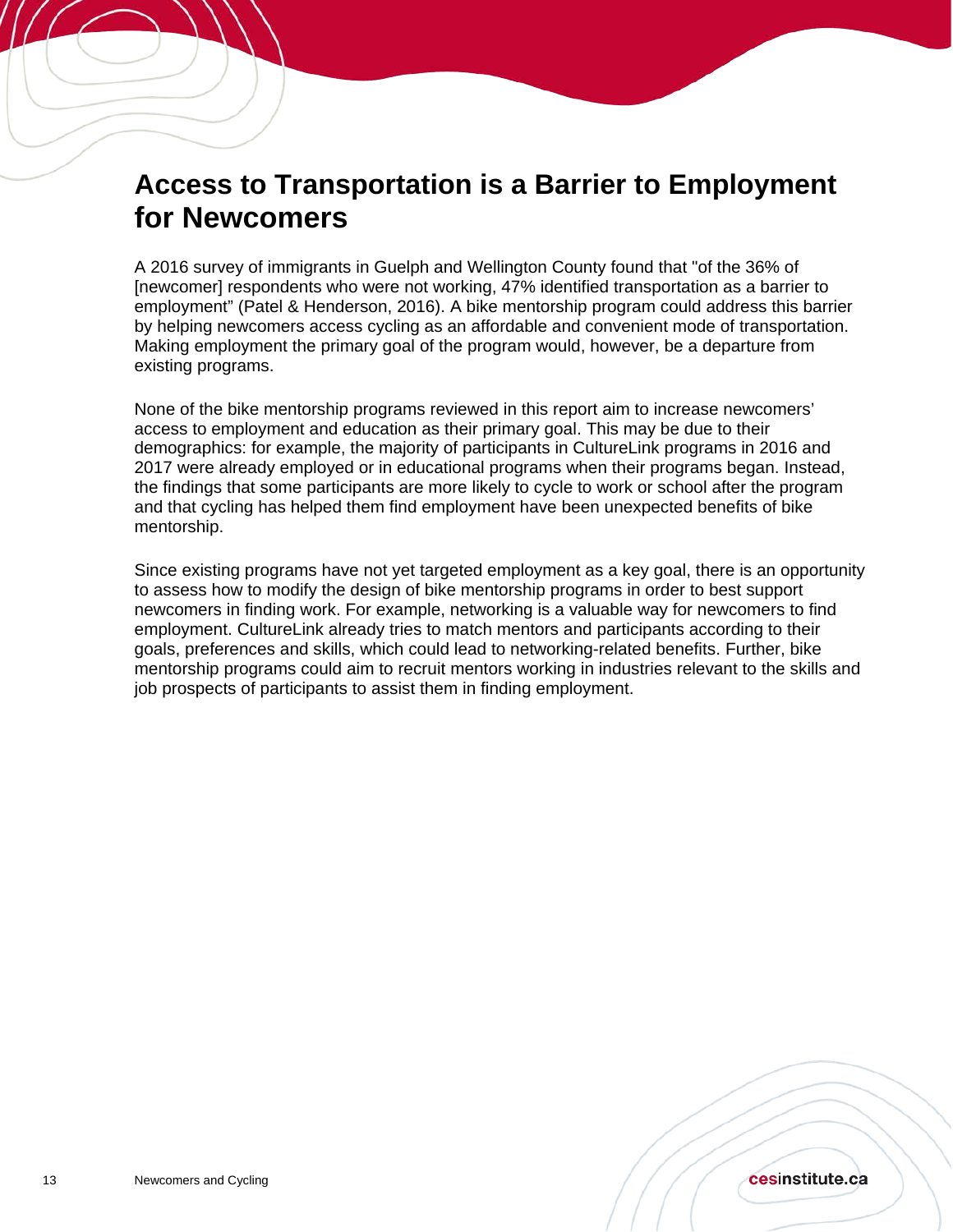## <span id="page-13-0"></span>**Section 3: Bike Program Design**

This section of the report aims to support organizations in developing their own bike mentorship programs. Existing bike mentorship programs share a number of features:

- They match newcomer participants with volunteer cycling mentors.
- Participants and mentors are organized into small groups and plan weekly bike rides together.
- Programs organize orientation sessions and facilitate access to skill-building workshops (on topics such as bike maintenance), as well as larger rides that bring all participants together.
- Participants attend larger community-wide cycling events.

This section will cover the topics that were most relevant when developing Guelph's 2020 pilot bike mentorship program. It will address the questions:

- What happens at orientation sessions and workshops?
- What types of rides (and how many) do bike mentorship programs involve?
- What is the total time commitment?
- How do participants access bikes and accessories?
- Who runs bike programs?

Í

• Are waivers, informed consent and insurance necessary?

These questions are answered based on the findings of both current and closed bike mentorship programs. As a result of the limited amount of data available on bike mentorship, it is difficult to provide conclusive best practices. Nonetheless, the practices and insights of other bike mentorship programs offer a valuable starting point for new initiatives.

The table at the end of the report organizes these answers by location/program.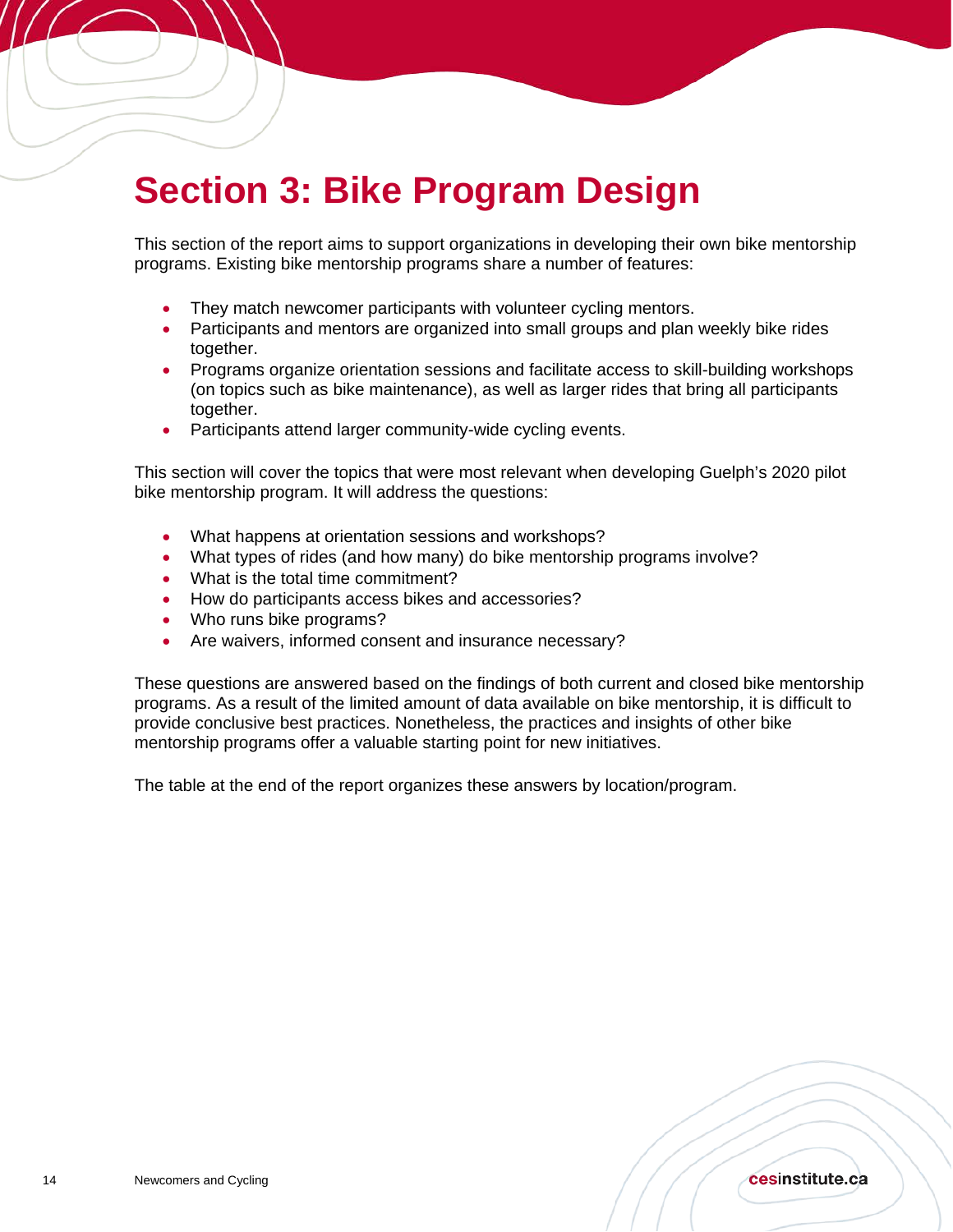### <span id="page-14-0"></span>**Orientation Sessions and Workshops**

#### **Orientation Sessions**

Í

Most of the programs reviewed for this report included some form of orientation for both mentors and participants, often run by qualified trainers.

#### **Orientation for Participants**

These sessions tend to include program information, bike safety and urban cycling skills, a bike skills assessment, bike fitting, and matching with mentors. Orientations can provide a way for newcomers to learn about a program even if they do not ultimately participate in it. For example, CultureLink's 2019 Mississauga program had 40 to 45 orientation participants, compared to 30 final participants (matched with 16 mentors) in one cohort. Their orientation consisted of three sessions in total. In the first, participants received information on risks, fines, maps, handbooks, scenario activities, rules of the road, helmet fit, and how to do an ABC bike check. The second session reviewed and tested participants' bike skills. In the third session, newcomers were matched with mentors, received bikes and helmets, and had to demonstrate that they could ride a bike by successfully completing a series of activities (for example, using a helmet, bell, and other equipment and making proper hand signals). After the third session, participants signed waivers and insurance forms and took group photos.

Orientation training is flexible and could also include information on other topics, such as bike maintenance and road/cycling rules. For example, the Vancouver Bike Host program offers a cycling course run by HUB Cycling that provides newcomers with specialized training in urban cycling. However, bike mentorship programs primarily aim to build skills and create opportunities for newcomers to practice cycling safely, rather than teach them how to ride. Newcomers must already know how to ride a bike in order to participate, and some programs include a cycling test in their orientation sessions. For those without cycling skills, "Learn to Ride" courses are available separately. For example, Vancouver's [BikeHub](https://bikehub.ca/bike-education/newcomer-programs) partners with settlement and immigrant service agencies to offer targeted courses that teach newcomers how to cycle. Teaching an adult how to ride a bike requires considerable time and trained instructors, which could explain why bike mentorship programs tend to be separate from "Learn to Ride" initiatives. If programs also taught participants how to cycle, this could limit the number of qualified volunteers available to act as mentors. [Bike Bridge](https://www.bikebridge.org/en) in Germany is the only program from this review that combined learning how to ride a bike with mentorship. The literature highlights that it is important for bike mentorship programs to have qualified trainers, in addition to mentors, who can ensure newcomer safety by providing comprehensive cycling and road rules training.

#### **Orientation for Mentors**

These sessions tend to include training on program guidelines and safe cycling, as well as how to be an effective mentor. In the CultureLink program, a six-hour mentor orientation included interpersonal mentorship guidelines and intercultural communication training. Mentors were required to pass a criminal record check.

#### **Written Resources**

The programs run by CultureLink used or developed various guides, such as the *[Toronto Cyclist](https://www.cycleto.ca/handbook)  [Handbook](https://www.cycleto.ca/handbook)* (which is available in 16 languages), and the *[Peel Region Cycling Handbook](http://walkandrollpeel.ca/cycling/peel-cyclists-handbook.pdf)* (Mississauga Program), as part of their curriculum. These documents are available for use by the general public.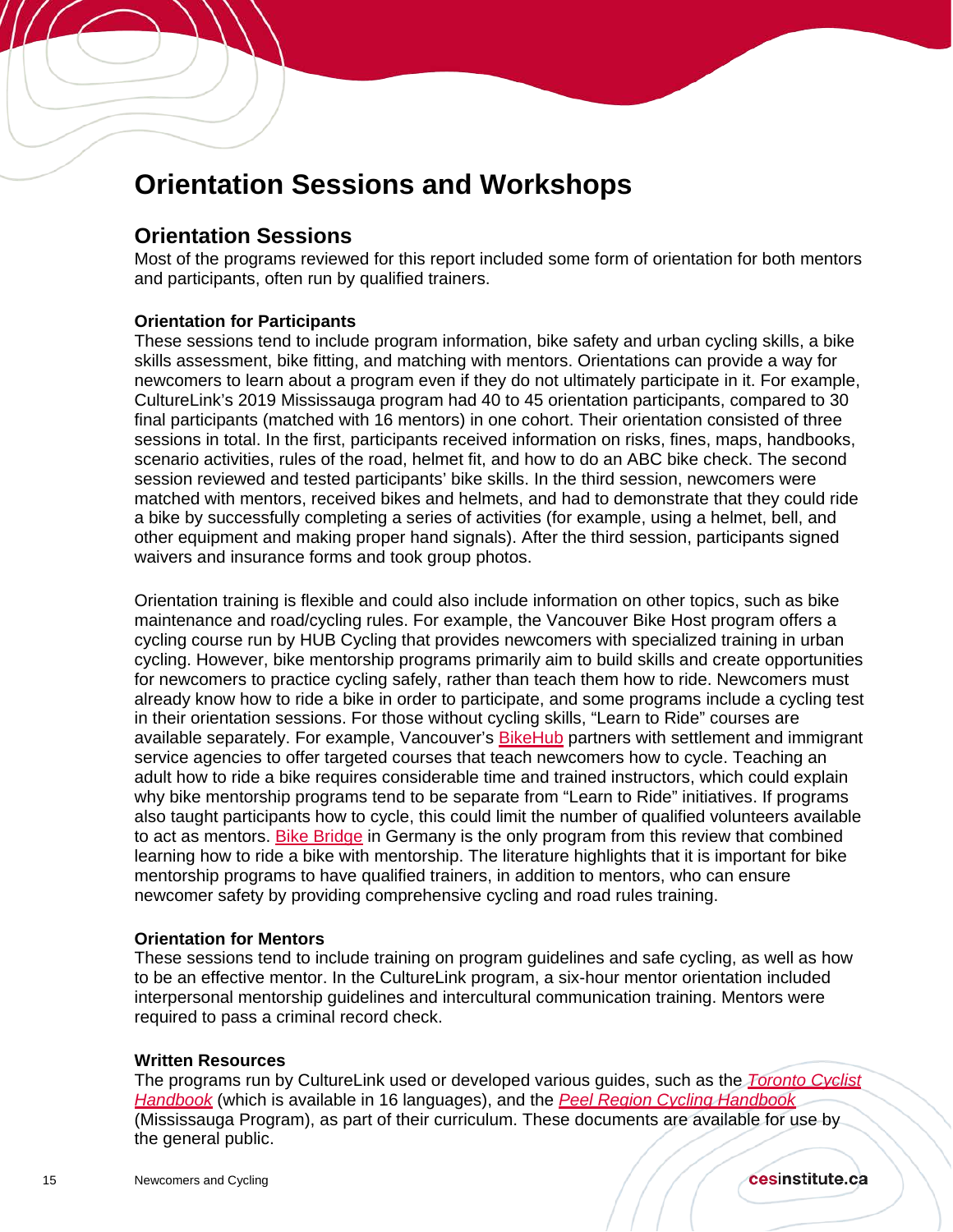#### **Workshops and Skills Building**

Í

When participants need or want additional training, bike mentorship programs can refer them to additional resources. For example, the Mississauga CultureLink program developed *Street Smarts Workshops*, run by Cycle Toronto, to help all cyclists in the community (not only program participants) learn the rules of the road, their rights as cyclists, and city biking skills. Workshops were 40 to 60 minutes in length and covered topics including road rules, safe cycling, biking in all weather conditions, and basic and advanced bike maintenance. Participants were referred to this type of workshop on an as-needed basis.

## <span id="page-15-0"></span>**Frequency and Type of Bike Rides**

#### **Participant and Mentor Rides**

In the bike mentorship programs reviewed for this report, mentors hosted weekly rides with their participants that were approximately 30 to 60 minutes in length. Mentors were largely given the discretion to plan routes and destinations that reflected their group's interests and needs, although one of the CultureLink programs outlined that at least one ride should reflect participants' daily routines (for example, getting to/from a transit station, library, or workplace).

Rides were held exclusively in small groups to support the formation of trusting, on-going, and reciprocal relationships between mentors and participants. Small groups also helped mentors personalize rides according to participants' schedules, interests and needs.

Both programs aimed to match one participant to one mentor, although this was flexible in situations where families, couples or close friends registered and wanted to ride together. One of the challenges when starting a bike mentorship program is recruiting enough mentors who share the interests, languages, and locations of newcomers to participate. As a result, there was some variation in actual participant to mentor ratios, although there were never more than two to three participants per mentor.

### **Group Rides and Community Events**

In addition to weekly small group rides, bike mentorship programs plan larger group rides and activities that bring all program participants together on a less frequent basis (approximately once a month). Some of these events may be part of larger citywide cycling initiatives. Community cycling events such as municipal bike days are often used to bookend the program. At large group or community events, the Mississauga program checked in with participants by referring them to additional skills training in bike practice or bike adjustments on a case-by-case basis.

## <span id="page-15-1"></span>**Time Commitments**

In general, bike mentorship programs run from June to October. The total time commitment for mentors and participants - including small group rides, large group rides, orientation sessions, community events, and end of program celebrations – tends to be 30 to 35 hours. This time commitment depends on the number of rides included in the program.

Mentors are normally required to make a commitment for the entire program. Recently, some CultureLink programs reduced the time commitment required of mentors to 10 hours (not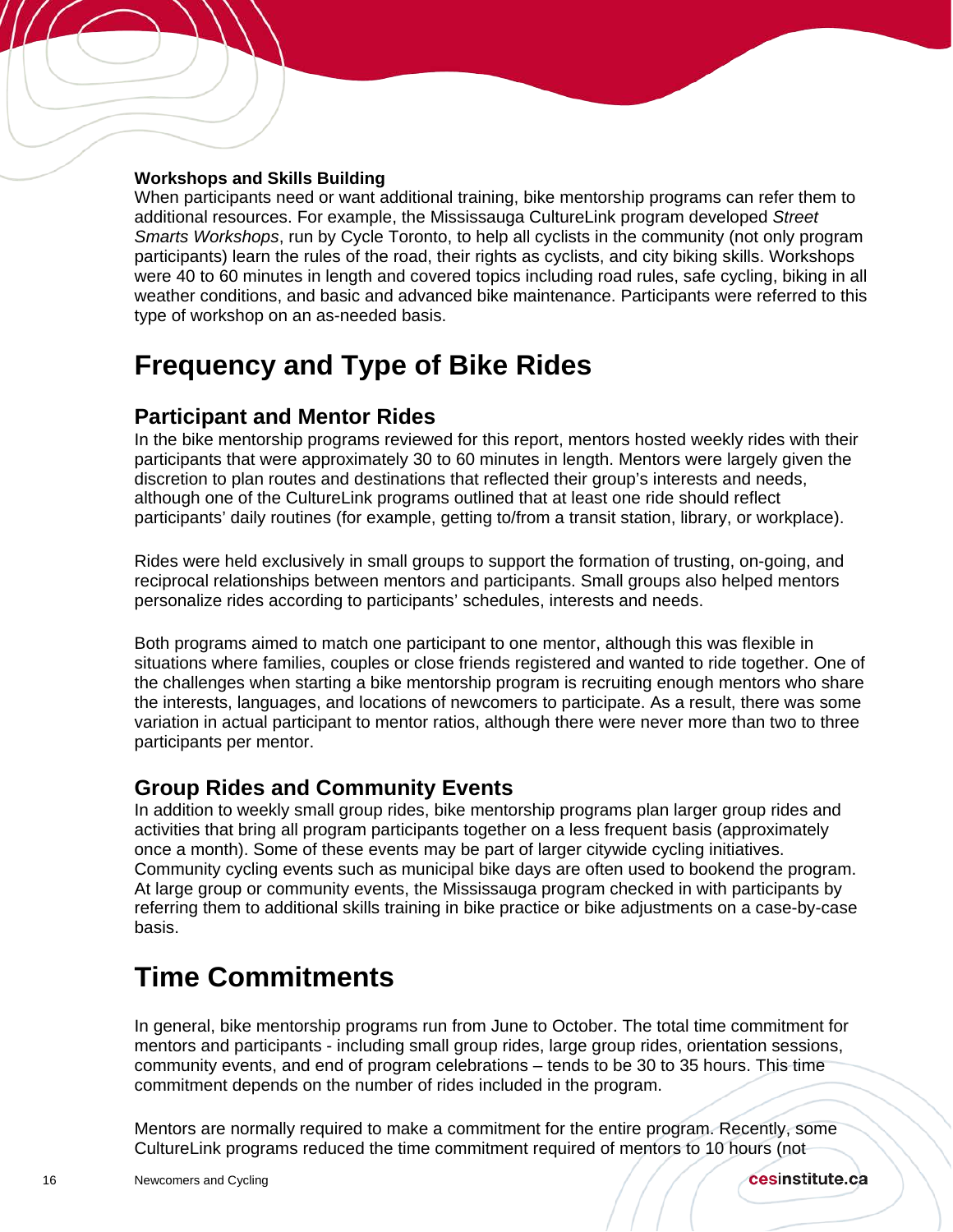including orientations and a year end celebration), because they found that higher time commitments discouraged potential volunteers. With 10 hours of volunteering, mentors can lead approximately 20 bike rides that are each 30 minutes long.

Participants are not required to complete a specific number of hours, but are asked to commit to attending the main events throughout the program (i.e., end of year celebrations, large group bike rides). In CultureLink's programs, participants made commitments by identifying the mentors they wanted to work with, attending an initial meeting with their mentor, signing a wallet pledge card, and participating in public events such as Kensington Pedestrian Sundays and public school outreach events, where they represented the Bike Host program (Lui, 2014).

## <span id="page-16-0"></span>**Access to Bikes and Accessories**

Providing newcomers with access to a bike is a key element of bike mentorship programs. For example, most participants in CultureLink's 2016 and 2017 programs did not have access to a bike when their programs began. It is unclear whether this was due to financial barriers or other factors, such as a lack of knowledge about local cycling routes and rules or negative attitudes about cycling in one's local area.

During the program*,* participants required access to a bike, helmet, lock and lights. These are typically either loaned to participants or provided through memberships to bike-sharing programs. For example, the CultureLink program in Mississauga has a fleet of bikes that are loaned to participants for the duration of the program and returned to CultureLink at its end. The Vancouver program did not give bikes to its participants, but instead provided them with a membership to the municipal bike-sharing program.

Both CultureLink and Vancouver have used different models to provide participants with ongoing access to a bike after their program ends. For example, CultureLink has provided participants with helmets, lights, bells and locks through other initiatives, such as a bike maintenance program where individuals earn a bike through volunteering. In 2017, the Vancouver program gifted bikes and accessories to 26 graduating participants, and in 2018, it gifted 21 graduates with an annual membership to Vancouver's municipal bike share program.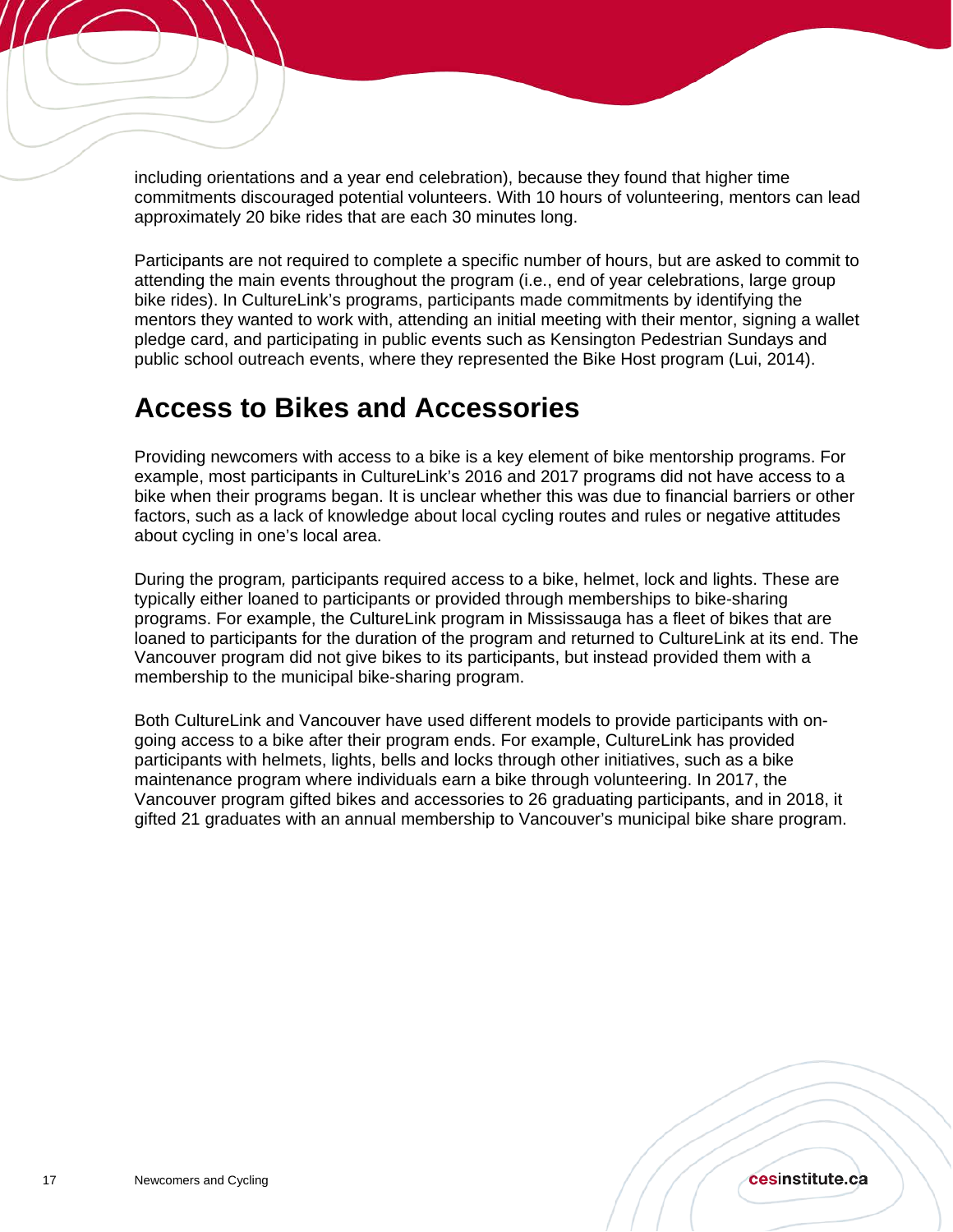## <span id="page-17-0"></span>**Waivers, Informed Consent and Insurance**

All physical activity is inherently risky. However, the bike mentorship programs reviewed here did not report many accidents or injuries: one reported injuries as extremely rare, while the other reported no cases in its seven years of operation. Despite this, insurance companies generally classify cycling as a high-risk activity, and this is reflected in their policies.

The resource *Increasing Cycling in Canada: A Guide to What Works* (Ledsham & Verlinden, 2019) discusses the implications for mentorship programs:

> *"Insurance companies vary widely in their understanding of the risk involved in cycling programming. Some offer coverage that is prohibitively expensive with onerous requirements; others have very affordable options available for nonprofits. Research will be needed to determine local options, and cycling organizations operating in a nearby community may be able to offer suggestions. Be prepared to provide program descriptions and to require participants to sign a traditional physical activity waiver or other document indicating that they understand the risks of participating and will not hold the organization legally responsible in the event of injuries or loss of property."*

> > [\(Ledsham & Verlinden, 2019\)](https://www.tcat.ca/wp-content/uploads/2019/01/Building-Bike-Culture-Beyond-Downtown-Report-Web-Version-compressed.pdf)

In both the Vancouver and CultureLink programs, a partner organization has insured the bike mentorship program through its existing insurance coverage. CultureLink has its own insurance, while in Vancouver the program is covered by Bike Hub's insurance. This covers their organization, staff and volunteers from liability arising from their roles in administering the program, including injury and property damage. It also covers injury or loss to employees when they are at work, but does not insure loss or injury for participants. Both programs require participants to sign waivers acknowledging the risks and injury that could occur by taking part in the program. One program also provides an incident reporting form to all participants to track accidents or collisions, and to ensure any relevant information is passed on to the proper agencies.

It is important to note that there are two types of legal agreements commonly used for sports and recreational programs. "Informed Consent" agreements are used to ensure participants understand and accept the physical risks associated with an activity. "Waivers" (or "Releases") similarly deal with physical risks, but *also* transfer legal risk to the participant – this is the risk that the organizers of a sport activity will behave negligently. By signing a waiver, participants give up their right to sue the organizer of the program or activity for negligence.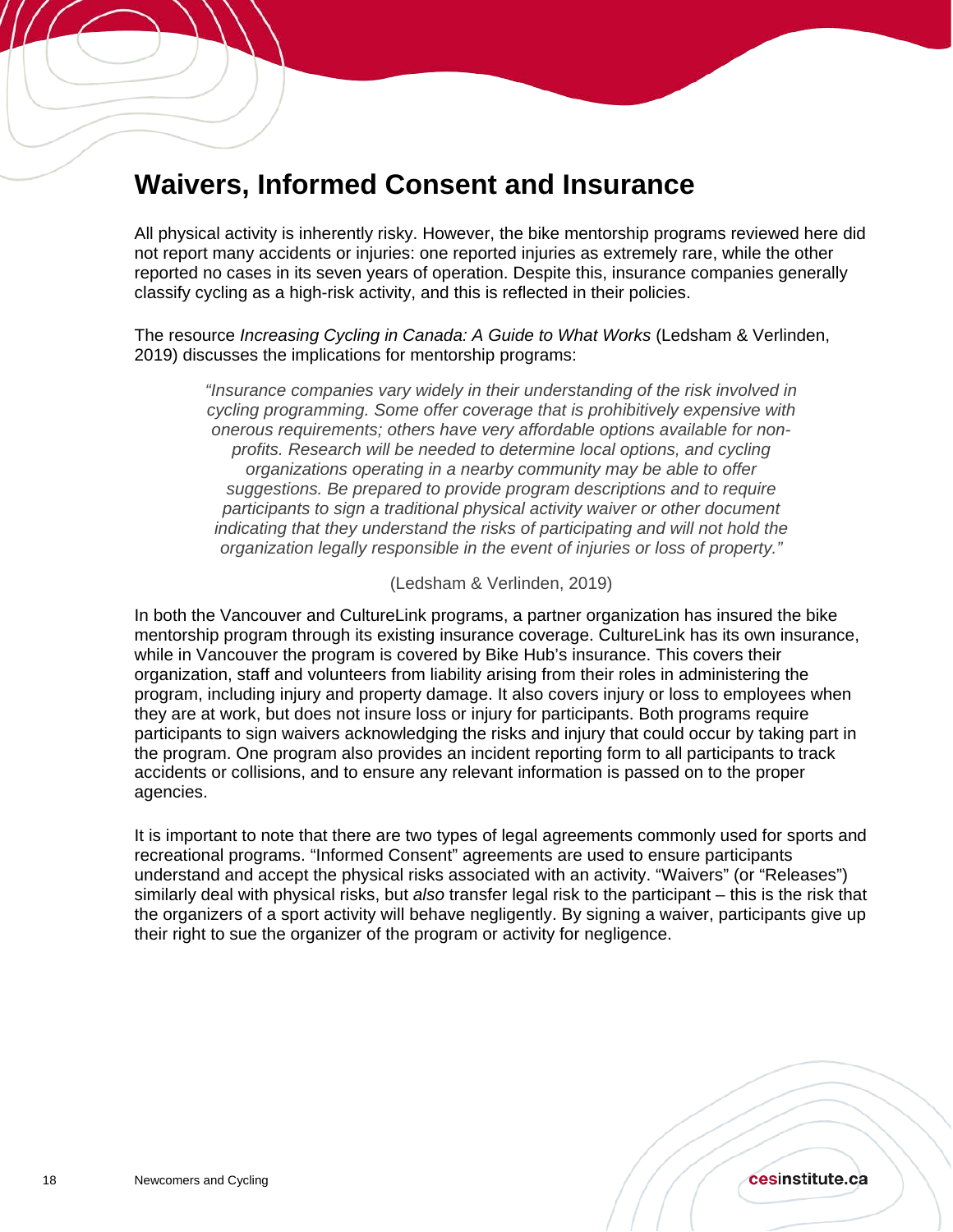Recommendations as to the appropriate legal approach for a bike mentorship program are beyond the scope of this report. There are, however, several factors that influence the validity of these legal agreements that are particularly relevant to bike programs that serve newcomers. In particular, newcomers whose first language is not English may require assistance translating a legal document and may not be used to signing similar documents. Under these circumstances, programs should ensure that:

- Participants fully understand the physical risks inherent in the program.
- Participants understand what they are signing. Programs could consider translation and interpretation of waivers and agreements, and facilitators could ask: have participants signed something similar before? Were the contents of the agreement brought to their attention?
- Participants are given advanced warning that they will be asked to sign an agreement. Facilitators could ask: did they have enough time to read and understand the agreement?

## <span id="page-18-0"></span>**Roles for Bike Program Partners**

Bike mentorship programs are run by multiple stakeholders. Programs tend to involve two types of partner organizations that each hold distinct roles:

- Cycling organizations, such as cycling advocates and/or municipalities, often run cycling programming (orientation sessions, cycling workshops) and recruit mentors.
- Settlement organizations and/or health agencies often recruit participants or track specific program outcomes, such as participant health and well-being.

The Vancouver program is run by HUB Cycling and the Immigrant Services Society of BC (ISSofBC). HUB Cycling runs cycling programming and mentor recruitment, while ISSofBC deals with recruitment and selection of participants.

In the past, the GTA programs have been run by CultureLink, Cycle Toronto, and local partners such as municipal governments and local health authorities. For example, the 2016 program in Scarborough was a partnership between the South Riverdale Community Health Centre and Scarborough Cycles. Scarborough Cycles is itself a partnership led by the Toronto Centre for Active Transportation, a project of the Clean Air Partnership that has as partners Cycle Toronto, the Toronto Cycling Think and Do Tank, and CultureLink. CultureLink is the main organization that implements programs in the GTA, with local partners offering expertise in specific areas such as health or cycling.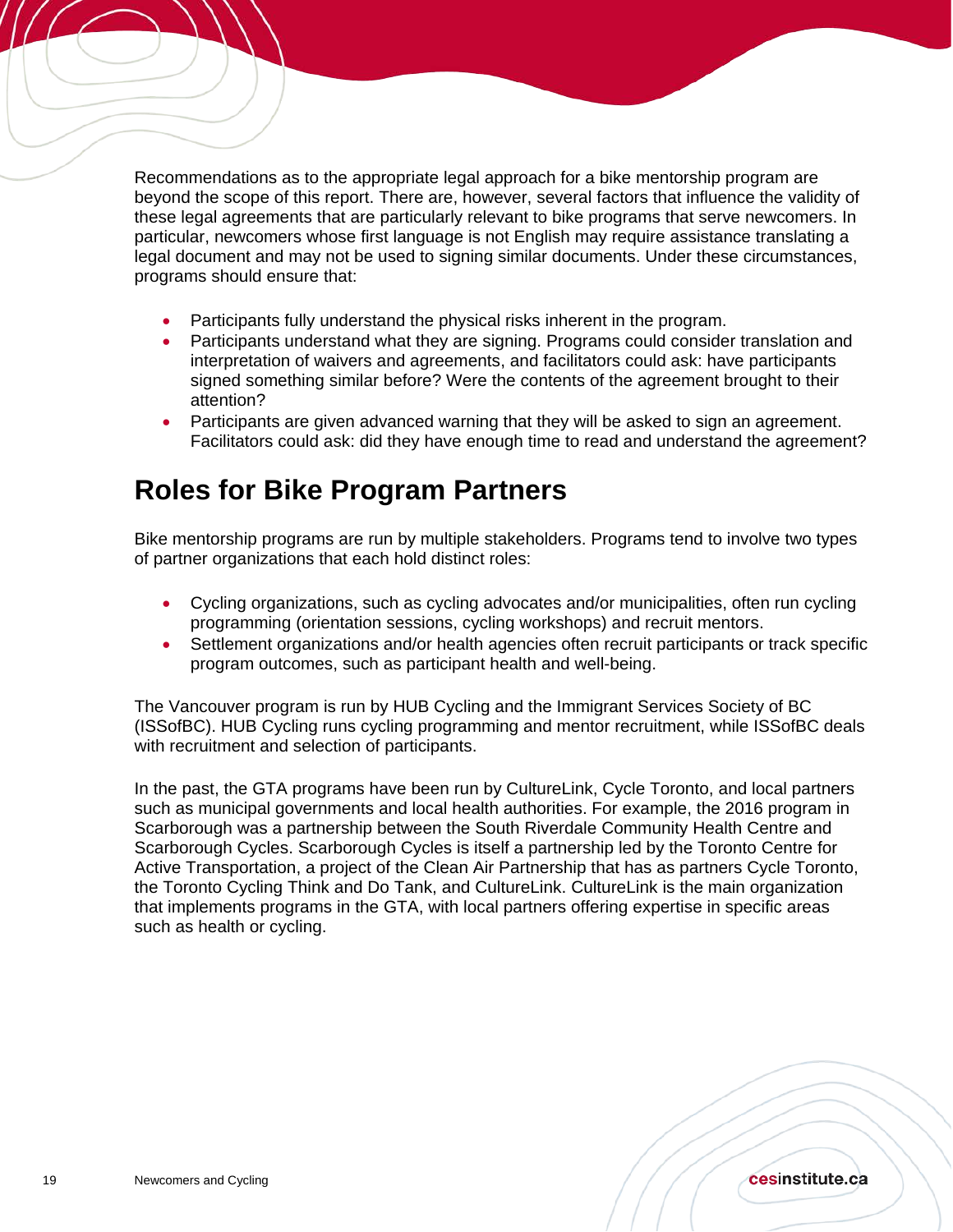## <span id="page-19-0"></span>**Conclusion**

Í

While relatively few bike mentorship programs have been implemented in Canada so far, those that do exist have developed a strong track record over multiple years. In particular, evaluations conducted by CultureLink and Vancouver's programs show that they lead newcomers to cycle more often, hold more positive attitudes towards cycling, and create new social connections.

The positive outcomes of these programs reflect existing research about the diverse experiences of newcomers. For example, many newcomers are already frequent users of active modes of transportation, which may increase their readiness to learn about safe cycling and become cycling advocates themselves. The engagement of newcomer women in these programs also indicates the importance of reducing barriers to their participation in sports and recreational activities. While these insights may not come as a surprise for experienced settlement agencies, cycling organizations are less likely to be aware of the diverse experiences of newcomers. As a result, it may be useful for agencies to highlight the experiences of the newcomers they hope to serve and explore their impacts for the design of bike mentorship programs.

The broad elements of the programs reviewed in this report have been consistent, which may be due to the central role that CultureLink played in their development. All programs included a mix of small and large group rides, with minor variation in mentor-to-participant ratios. While there is some evidence that programs with more rides and more interaction lead to stronger outcomes, an evaluation of long term effects is necessary to develop best practices. In the meantime, new bike mentorship programs may choose to experiment with the number of rides they include, especially during pilot versions of the program.

Guelph Bikes for Community Connection is an example of a new bike mentorship program that will add to understanding about best practices for program design, particularly for mid-sized cities that are not part of a large metropolitan area. This report reflects the commitment by project partners to consciously learn from successful bike mentorship programs in other cities. This report will also enable and encourage other communities to adopt bike mentorship programs as a way to successfully support newcomers in adjusting to their new country.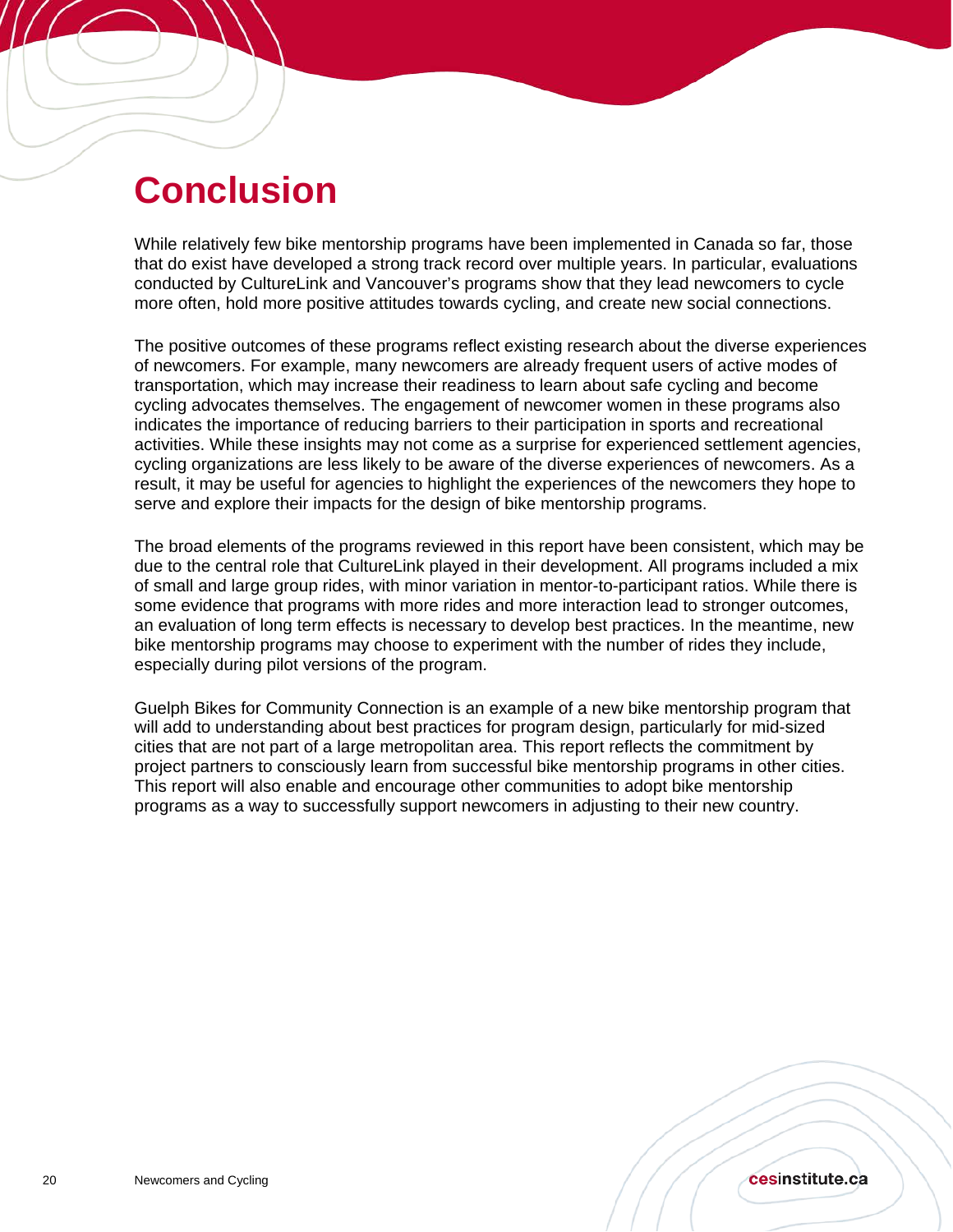## <span id="page-20-0"></span>**References**

Í

CultureLink. (2017). Bike Host 2017 Report. Retrieved from [https://www.culturelink.ca/wp](https://www.culturelink.ca/wp-content/uploads/2019/06/BIKE-HOST-2017-REPORT.pdf)[content/uploads/2019/06/BIKE-HOST-2017-REPORT.pdf](https://www.culturelink.ca/wp-content/uploads/2019/06/BIKE-HOST-2017-REPORT.pdf)

CultureLink. (2016). Bike Host 2016. Retrieved from [https://www.culturelink.ca/wp](https://www.culturelink.ca/wp-content/uploads/2016/10/Bike-Host-2016-screen.pdf)[content/uploads/2016/10/Bike-Host-2016-screen.pdf](https://www.culturelink.ca/wp-content/uploads/2016/10/Bike-Host-2016-screen.pdf)

Evans, L. (2014). A Toronto program uses two wheels to connect newcomers to the city. Canadian Immigrant Magazine. Retrieved from [https://canadianimmigrant.ca/news/a-toronto](https://canadianimmigrant.ca/news/a-toronto-program-uses-two-wheels-to-connect-newcomers-to-the-city)[program-uses-two-wheels-to-connect-newcomers-to-the-city](https://canadianimmigrant.ca/news/a-toronto-program-uses-two-wheels-to-connect-newcomers-to-the-city)

Ledsham, T. & Heffernan, E. (2016). Bike Host 2016 Report. CultureLink*.* Retrieved from <https://www.culturelink.ca/wp-content/uploads/2017/11/Bike-Host-2016-Report.pdf>

Lui, Y. (2014). Bike Host - Building mobility and community through cycling mentorship. York University. Retrieved from [https://yorkspace.library.yorku.ca/xmlui/bitstream/handle/10315/30263/MESMP02340.pdf?seque](https://yorkspace.library.yorku.ca/xmlui/bitstream/handle/10315/30263/MESMP02340.pdf?sequence=1&isAllowed=y) [nce=1&isAllowed=y](https://yorkspace.library.yorku.ca/xmlui/bitstream/handle/10315/30263/MESMP02340.pdf?sequence=1&isAllowed=y)

Mohammadi, S. (2019). Social inclusion of newly arrived female asylum seekers and refugees through a community sport initiative: the case of Bike Bridge. *Sports in Society*, *22*(6), 1082 – 1099. Doi:<https://doi.org/10.1080/17430437.2019.1565391>

Smart, M. (2010). US immigrants and bicycling: Two-wheeled in Autopia. *Transport Policy*, *17*(3), 153-159. Doi:<https://doi.org/10.1016/j.tranpol.2010.01.002>

Toronto Cycling Think & Do Tank. (2020). Bike Host. Retrieved from [https://www.torontocycling.org/bike-host-building-mobility-and-community-through-cycling](https://www.torontocycling.org/bike-host-building-mobility-and-community-through-cycling-mentorship.html)[mentorship.html](https://www.torontocycling.org/bike-host-building-mobility-and-community-through-cycling-mentorship.html)

United Nations High Commissioner for Refugees. (2020). What is a refugee? Retrieved from [https://www.unhcr.org/what-is-a](https://www.unhcr.org/what-is-a-refugee.html#:%7E:text=The%201951%20Refugee%20Convention%20is,group%2C%20or%20political%20opinion.%E2%80%9D)[refugee.html#:~:text=The%201951%20Refugee%20Convention%20is,group%2C%20or%20polit](https://www.unhcr.org/what-is-a-refugee.html#:%7E:text=The%201951%20Refugee%20Convention%20is,group%2C%20or%20political%20opinion.%E2%80%9D) [ical%20opinion.%E2%80%9D](https://www.unhcr.org/what-is-a-refugee.html#:%7E:text=The%201951%20Refugee%20Convention%20is,group%2C%20or%20political%20opinion.%E2%80%9D)

Verlinden, Y. (2017). Bikes and Belonging: A Photographic Exploration of the Bike Host Program in Toronto. CultureLink. Retrieved from [https://www.culturelink.ca/wp](https://www.culturelink.ca/wp-content/uploads/2017/08/Bikes-and-Belonging-Yvonne-Verlinden-2017.pdf)[content/uploads/2017/08/Bikes-and-Belonging-Yvonne-Verlinden-2017.pdf](https://www.culturelink.ca/wp-content/uploads/2017/08/Bikes-and-Belonging-Yvonne-Verlinden-2017.pdf)

Verlinden, Y., Manaugh, K., Savan, B., Smith Lea, N., Tomalty, R., & Winters, M. (2019). Increasing Cycling in Canada: A guide to what works. The Centre for Active Transportation, Clean Air Partnership. Retrieved from [https://www.tcat.ca/wp](https://www.tcat.ca/wp-content/uploads/2019/09/Increasing-Cycling-in-Canada-A-Guide-to-What-Works-2019-09-25.pdf)[content/uploads/2019/09/Increasing-Cycling-in-Canada-A-Guide-to-What-Works-2019-09-25.pdf](https://www.tcat.ca/wp-content/uploads/2019/09/Increasing-Cycling-in-Canada-A-Guide-to-What-Works-2019-09-25.pdf)

cesinstitute.ca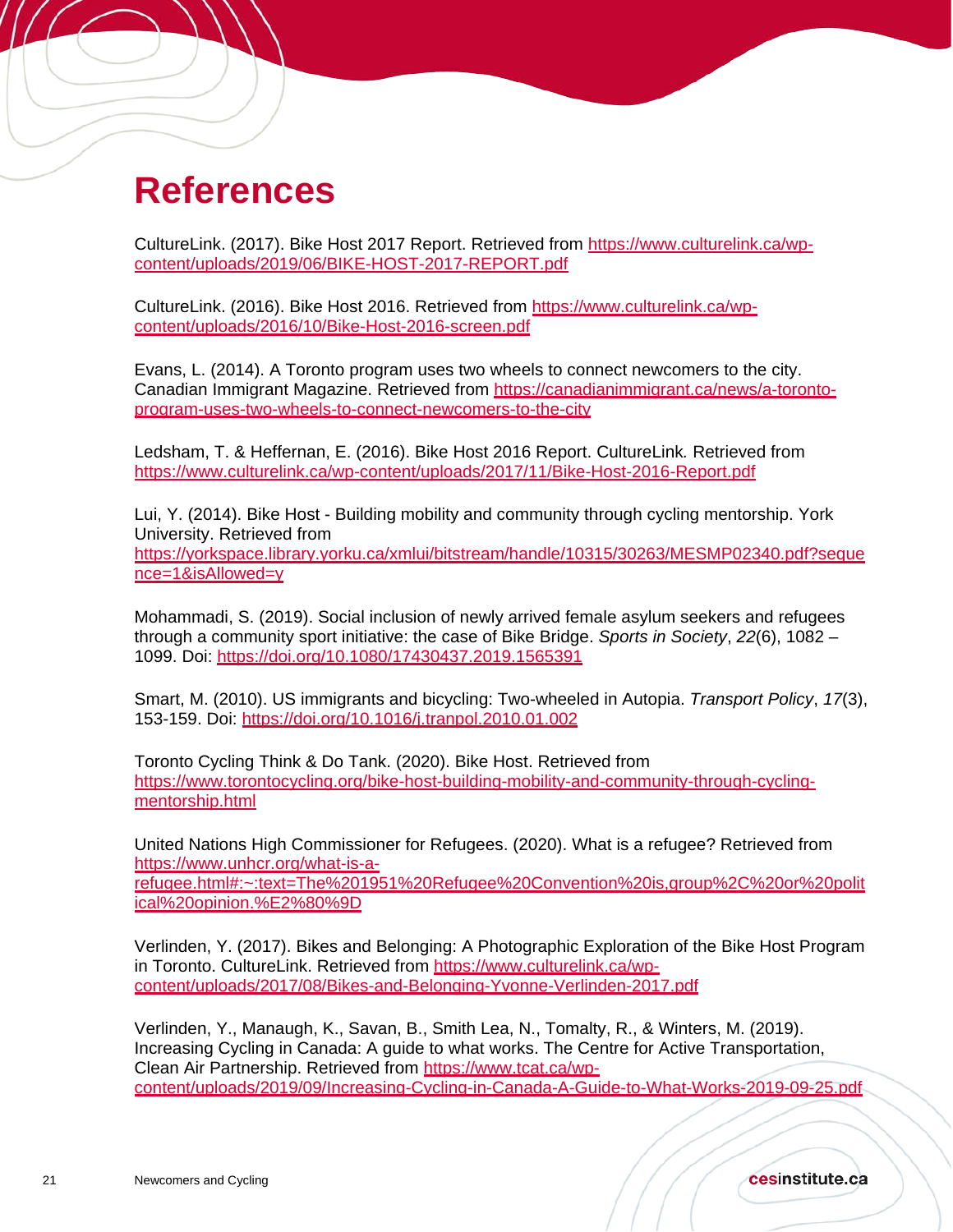## <span id="page-21-0"></span>**Scarborough Documents**

Í

Kearns, M., Ledsham, T., Savan, B., & Scott, J. (2019). Increasing Cycling for Transportation Through Mentorship Programs. *Transportation Research Part A, 128,* 34-45. Retrieved from [https://www.tcat.ca/wp-content/uploads/2019/08/Kearns-Ledsham-Savan-Scott-2019-Increasing-](https://www.tcat.ca/wp-content/uploads/2019/08/Kearns-Ledsham-Savan-Scott-2019-Increasing-Cycling-for-Transportation.pdf)[Cycling-for-Transportation.pdf](https://www.tcat.ca/wp-content/uploads/2019/08/Kearns-Ledsham-Savan-Scott-2019-Increasing-Cycling-for-Transportation.pdf) 

Ledsham, T. & Verlinden, Y. (2019). Building Bike Culture Beyond Downtown: A guide to suburban community bike hubs*.* The Centre for Active Transportation at Clean Air Partnership. Retrieved from [https://www.tcat.ca/wp-content/uploads/2019/01/Building-Bike-Culture-Beyond-](https://www.tcat.ca/wp-content/uploads/2019/01/Building-Bike-Culture-Beyond-Downtown-Report-Web-Version-compressed.pdf)[Downtown-Report-Web-Version-compressed.pdf](https://www.tcat.ca/wp-content/uploads/2019/01/Building-Bike-Culture-Beyond-Downtown-Report-Web-Version-compressed.pdf)

Tanya. (2017, December). Bike Host Stories*.* Retrieved from [https://www.culturelink.ca/bike](https://www.culturelink.ca/bike-host-stories/)[host-stories/](https://www.culturelink.ca/bike-host-stories/)

## <span id="page-21-1"></span>**Mississauga Documents**

Ledsham, T. (2020, April). [Pathways to Prosperity Canada]. *Promising Practices - Culturelink Settlement And Community Services: Bike Host* [Video]*.* Youtube. Retrieved from <https://www.youtube.com/watch?v=boj12-rkv5Y&feature=youtu.be>

Mehta, R. (2020, February). Program Worker - Community Cycling Program. (M. McBurney, Interviewer)

Schwartz, K. (2020, April). [Pathways to Prosperity Canada]. *Promising Practices - Culturelink Settlement And Community Services: Bike Host* [Video]*.* Youtube. Retrieved from <https://www.youtube.com/watch?v=boj12-rkv5Y&feature=youtu.be>

### <span id="page-21-2"></span>**Markham Documents**

Perry, S. (2019). Bike Host Markham & Mississauga Cycles wrap first seasons*.* CultureLink. Retrieved from [https://www.culturelink.ca/bike-host-markham-mississauga-cycles-wrap-first](https://www.culturelink.ca/bike-host-markham-mississauga-cycles-wrap-first-seasons/)[seasons/](https://www.culturelink.ca/bike-host-markham-mississauga-cycles-wrap-first-seasons/) 

## <span id="page-21-3"></span>**Vancouver Documents**

HUB Cycling and Immigrant Services Society of BC. (2017). *Newcomer Bike Host Program Final Report - 2017.* Retrieved from https://bikehub.ca/sites/default/files/bike\_host\_final\_report\_2017.pdf

HUB Cycling and Immigrant Services Society of BC. (2018). *Newcomer Bike Host Program Final Report - 2018.* Retrieved from https://bikehub.ca/sites/default/files/2018\_bike\_host\_final\_report.pdf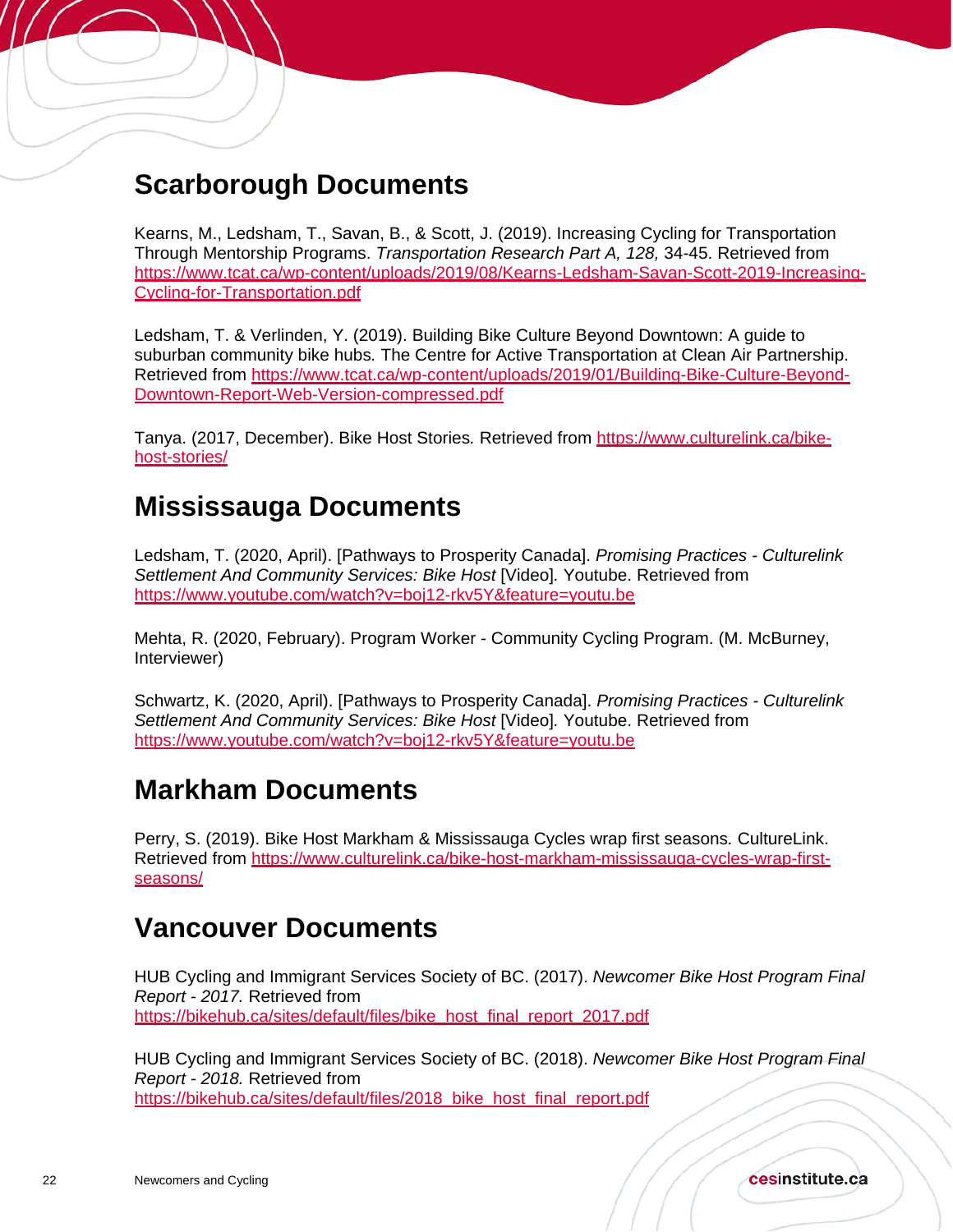<span id="page-22-0"></span>

Flagler-George, J., & Lafrienière, G. (2015). *A Review of Promising Practices for Enhanced Access to Services for Newcomers in Guelph-Wellington.* Guelph-Wellington Local Immigration Partnership. Retrieved from [http://www.guelphwellingtonlip.ca/wp-content/uploads/2017/04/LIP-](http://www.guelphwellingtonlip.ca/wp-content/uploads/2017/04/LIP-LIT-REVIEW-March-30th-2015-FINAL.pdf)[LIT-REVIEW-March-30th-2015-FINAL.pdf](http://www.guelphwellingtonlip.ca/wp-content/uploads/2017/04/LIP-LIT-REVIEW-March-30th-2015-FINAL.pdf) 

Patel, D., & Henderson, E. (2016). *2016 Guelph-Wellington Immigrant Survey Report.* Retrieved from [http://www.guelphwellingtonlip.ca/wp-content/uploads/2017/05/GWLIP-](http://www.guelphwellingtonlip.ca/wp-content/uploads/2017/05/GWLIP-Immigration-Report-final-APPROVED.pdf)[Immigration-Report-final-APPR](http://www.guelphwellingtonlip.ca/wp-content/uploads/2017/05/GWLIP-Immigration-Report-final-APPROVED.pdf)OVED.pdf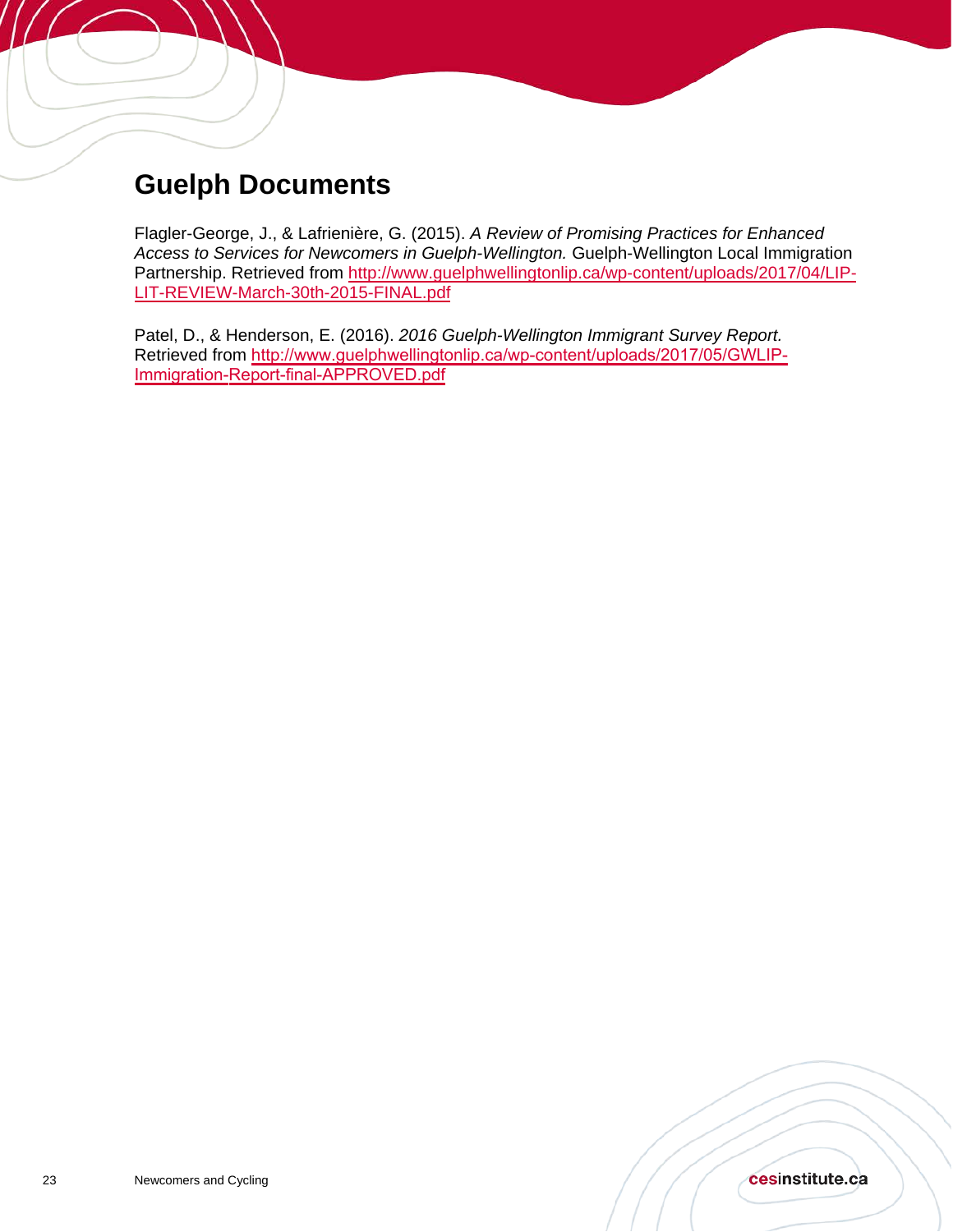## **Summary of Bike Programs**

This table summarizes information about each of the programs reviewed for this report. For further comparisons of CultureLink's three programs in the GTA, see the report *Increasing Cycling for Transportation Through Mentorship Programs* (Kearns et al., 2019).

<span id="page-23-0"></span>

| <b>Bike Program</b><br>Location | Mississauga                                       | Scarborough                                                                                                                                                                                                              | <b>Markham</b>                                                                                              | <b>Vancouver</b>                                                                                                                                  |
|---------------------------------|---------------------------------------------------|--------------------------------------------------------------------------------------------------------------------------------------------------------------------------------------------------------------------------|-------------------------------------------------------------------------------------------------------------|---------------------------------------------------------------------------------------------------------------------------------------------------|
| <b>Name</b>                     | <b>Bike Host</b>                                  | <b>Bike Host</b>                                                                                                                                                                                                         | <b>Bike Host</b>                                                                                            | Newcomer Bike Host                                                                                                                                |
| <b>Local Partners</b>           | CultureLink, Peel<br><b>Multicultural Council</b> | CultureLink, South<br><b>Riverdale Community</b><br>Health Centre,<br>Scarborough Cycles Bike<br>Hubs (Partners: Toronto<br>Centre for Active<br>Transportation; Cycle<br>Toronto; Toronto Cycling<br>Think and Do Tank) | CultureLink, Markham<br>Cycles, Centre for Active<br>Transportation, Markham<br><b>Municipal Government</b> | <b>HUB Cycling, Immigrant</b><br>Services Society of BC                                                                                           |
| <b>Years of</b><br>Program      | $2019 - 2020$                                     | $2012 - 2018$                                                                                                                                                                                                            | 2019                                                                                                        | 2017 and 2018. Seeking<br>funding to relaunch in<br>2020. Programing has<br>run in some form since<br>2010, and as Bike Host in<br>2017 and 2018. |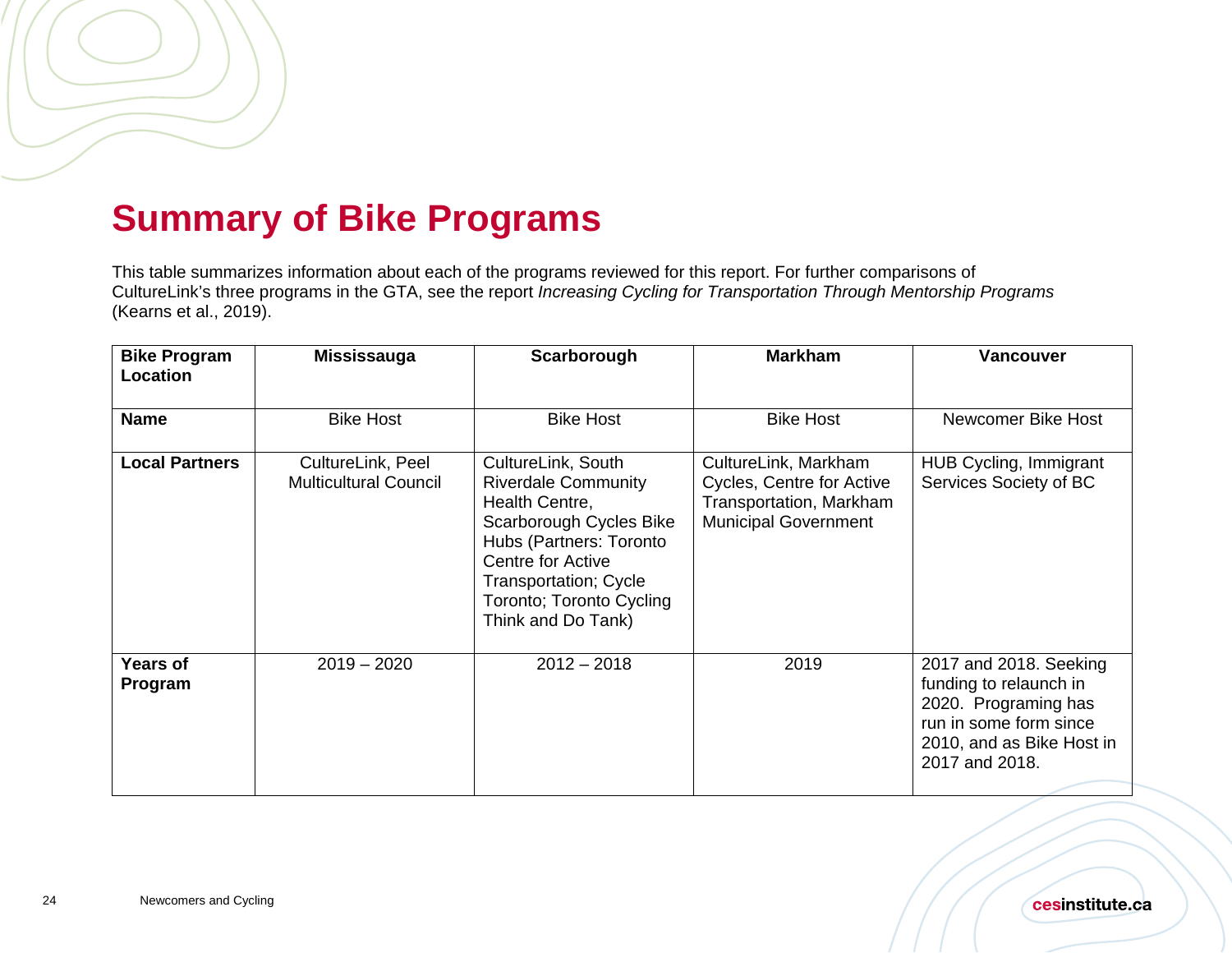| <b>Bike Program</b><br>Location                                                   | <b>Mississauga</b>                                                                                                                                             | Scarborough                                                                                                                                                                                                                                            | <b>Markham</b>                                                                                                                                                                                              | <b>Vancouver</b>                                                                                                                                                                                   |
|-----------------------------------------------------------------------------------|----------------------------------------------------------------------------------------------------------------------------------------------------------------|--------------------------------------------------------------------------------------------------------------------------------------------------------------------------------------------------------------------------------------------------------|-------------------------------------------------------------------------------------------------------------------------------------------------------------------------------------------------------------|----------------------------------------------------------------------------------------------------------------------------------------------------------------------------------------------------|
|                                                                                   |                                                                                                                                                                |                                                                                                                                                                                                                                                        |                                                                                                                                                                                                             |                                                                                                                                                                                                    |
| <b>Annual</b><br><b>Program Dates</b>                                             | Late spring (June) to early<br>fall (October); varies<br>according to commitment<br>from newcomers                                                             |                                                                                                                                                                                                                                                        |                                                                                                                                                                                                             | Two cohorts in its first<br>year: spring (May to July)<br>and summer (July to<br>September)                                                                                                        |
| Program<br><b>Outcomes</b>                                                        | Newcomers reported<br>increased companionship,<br>belonging, and<br>community; improved<br>language and health;<br>access to networking, fun,<br>and the city. | Newcomers reported<br>increased belonging and<br>fun; improved cycling<br>confidence and skills;<br>improved understanding<br>of local trails, rules, and<br>the community/city; new<br>friendships; improved<br>health; English practice;<br>freedom. | Newcomers reported<br>increased belonging and<br>confidence; new friends;<br>improved cycling skills<br>and knowledge; increased<br>percentage of daily trips<br>by bike; saving money on<br>transit fares. | Newcomers reported<br>increased confidence and<br>belonging; improved<br>knowledge of city; meeting<br>new people; improved<br>health and exercise; and<br>access to a wider variety<br>of stores. |
| <b>Bike</b><br><b>Experience</b><br>Levels-<br><b>Participants</b><br>and Mentors | Mentors were required to<br>have significant biking<br>experience.                                                                                             | Most newcomers already<br>knew how to cycle, but a<br>few learned from their<br>mentors during the<br>program.                                                                                                                                         |                                                                                                                                                                                                             | Some participants already<br>knew how to cycle, while<br>some were shaky.                                                                                                                          |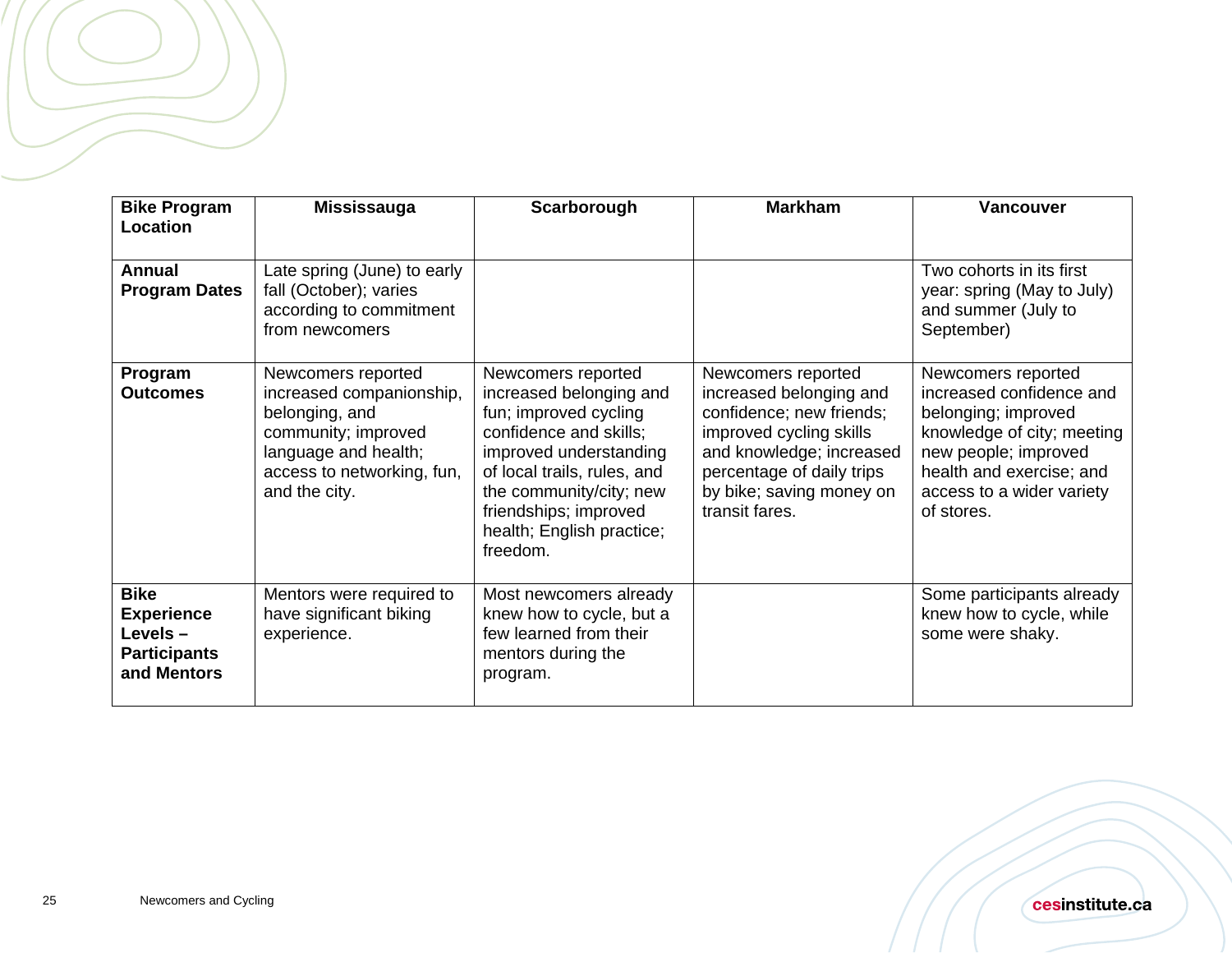| <b>Bike Program</b><br>Location                                        | <b>Mississauga</b>                                                                                                                                                                                                                                                                                                                                                        | Scarborough                                                                                                                                                                                                                      | <b>Markham</b>                     | <b>Vancouver</b>                                                                                                                                                                             |
|------------------------------------------------------------------------|---------------------------------------------------------------------------------------------------------------------------------------------------------------------------------------------------------------------------------------------------------------------------------------------------------------------------------------------------------------------------|----------------------------------------------------------------------------------------------------------------------------------------------------------------------------------------------------------------------------------|------------------------------------|----------------------------------------------------------------------------------------------------------------------------------------------------------------------------------------------|
|                                                                        |                                                                                                                                                                                                                                                                                                                                                                           |                                                                                                                                                                                                                                  |                                    |                                                                                                                                                                                              |
| Mentor /<br><b>Participant</b><br><b>Ratios and</b><br><b>Matching</b> | 30 newcomers to 16<br>mentors (roughly one to<br>two participants per<br>mentor wherever<br>possible).                                                                                                                                                                                                                                                                    | 55 newcomers to 22<br>mentors (2016). Groups of<br>two to four participants per<br>mentor. Mentors were<br>matched with participants<br>based on geographic<br>proximity and<br>compatibility.                                   | Six newcomers to seven<br>mentors. | 23 newcomers to 16<br>mentors in the spring<br>2017 cohort, and 36<br>newcomers to 23 mentors<br>in the summer 2017<br>cohort. This created 39<br>individual and family<br>matches in total. |
| <b>Time</b><br><b>Commitment</b>                                       | Participants do not commit<br>to a specific number of<br>hours but are expected to<br>attend key events - i.e.,<br>picnics, end of season<br>celebrations, large group<br>bike rides, etc.<br>Mentors commit to a<br>minimum of 10 hours of<br>biking with participants,<br>plus support at the start<br>and end of the program<br>(i.e. orientation and<br>celebration). | Newcomers were<br>expected to commit to 30<br>hours. Mentors were<br>expected to commit to 35<br>hours (including training).<br>Newcomers and mentors<br>who completed 10 or<br>more activities received<br>certificates (2017). |                                    |                                                                                                                                                                                              |